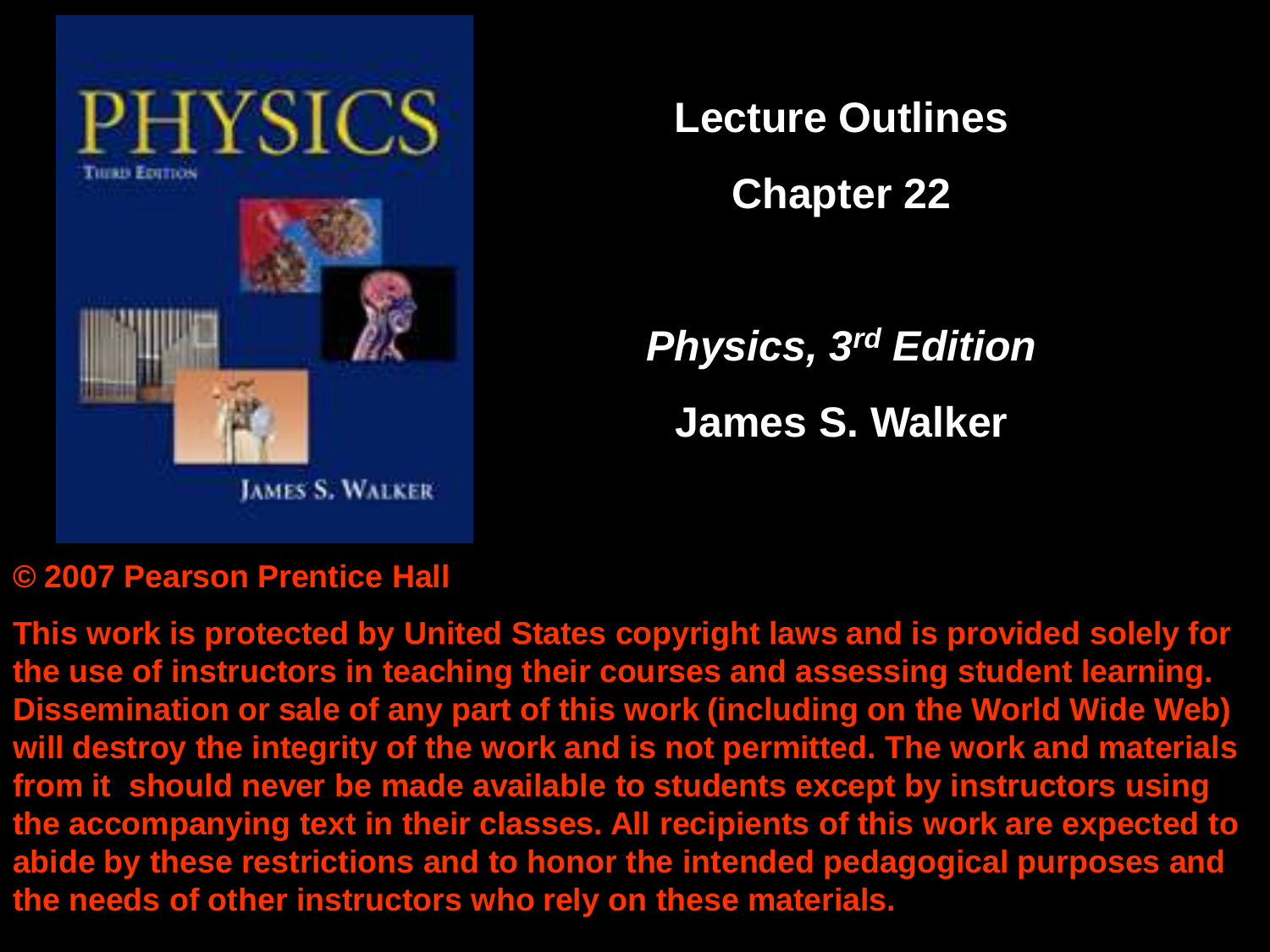

# **Magnetism**

Copyright @ 2007 Pearson Prentice Hall, Inc.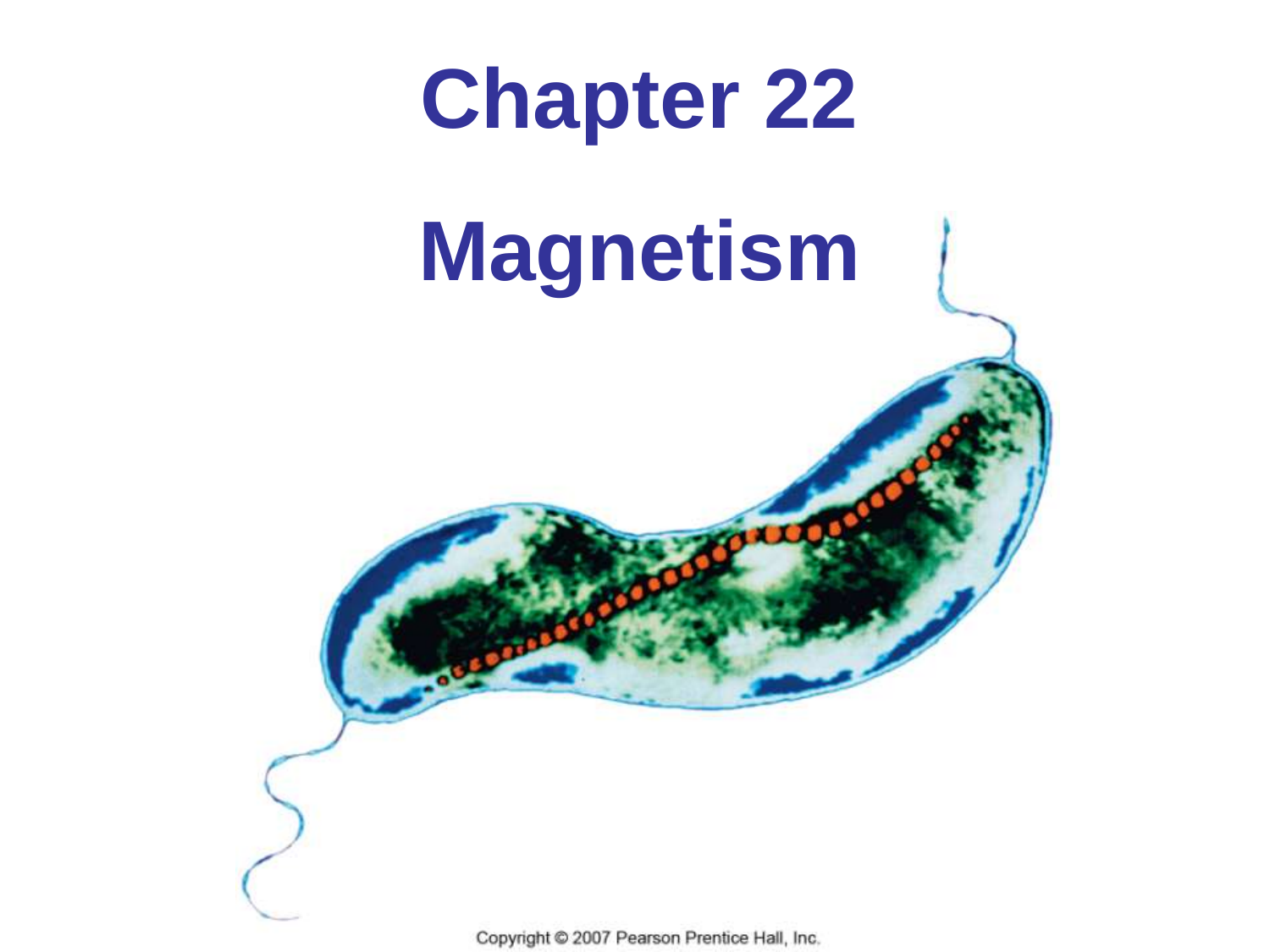# **Units of Chapter 22**

- **The Magnetic Field**
- **The Magnetic Force on Moving Charges**
- **The Motion of Charged Particles in a Magnetic Field**
- **The Magnetic Force Exerted on a Current-Carrying Wire**
- **Loops of Current and Magnetic Torque**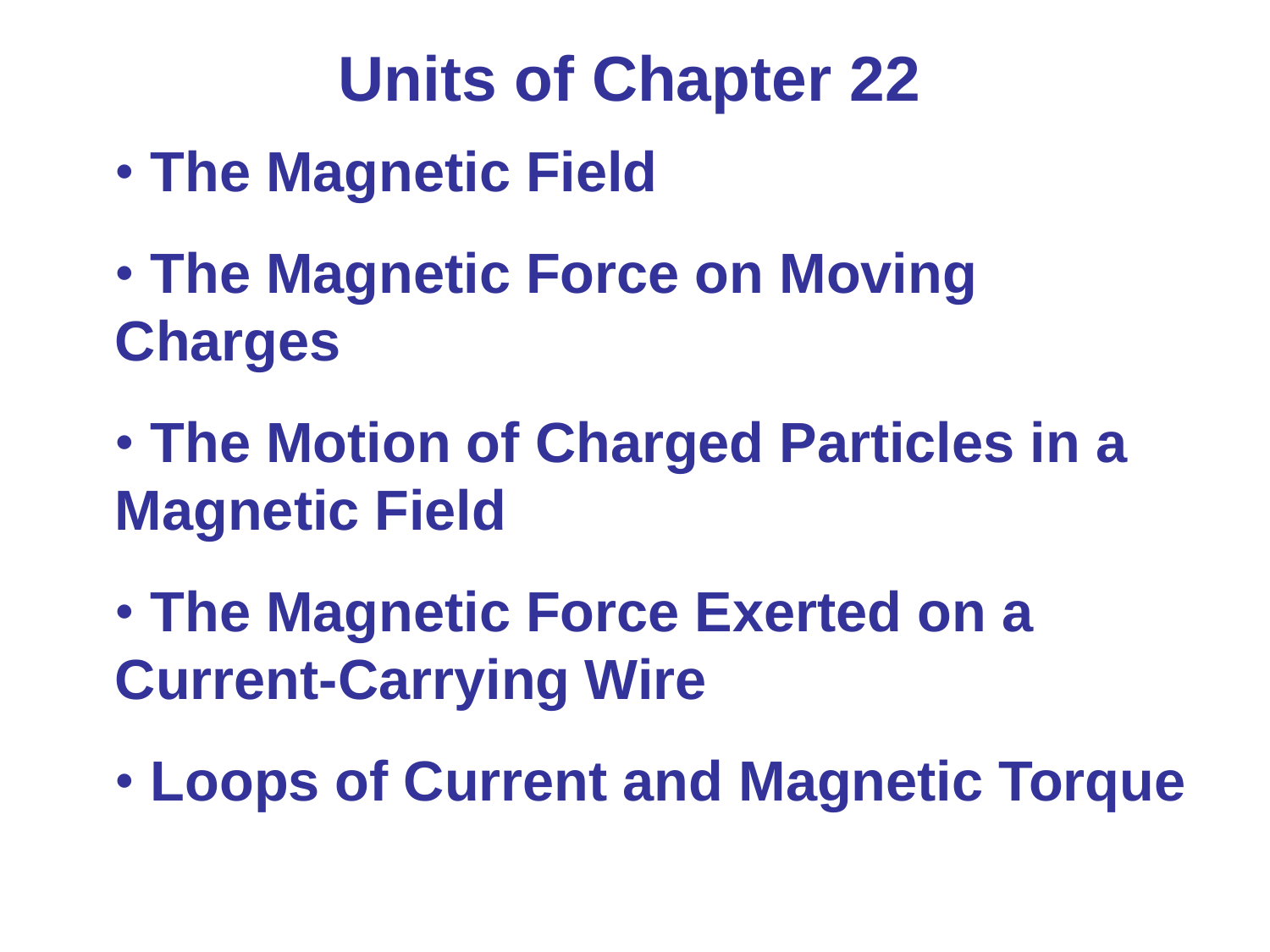# **Units of Chapter 22**

- **Electric Currents, Magnetic Fields, and Ampère's Law**
- **Current Loops and Solenoids**
- **Magnetism in Matter**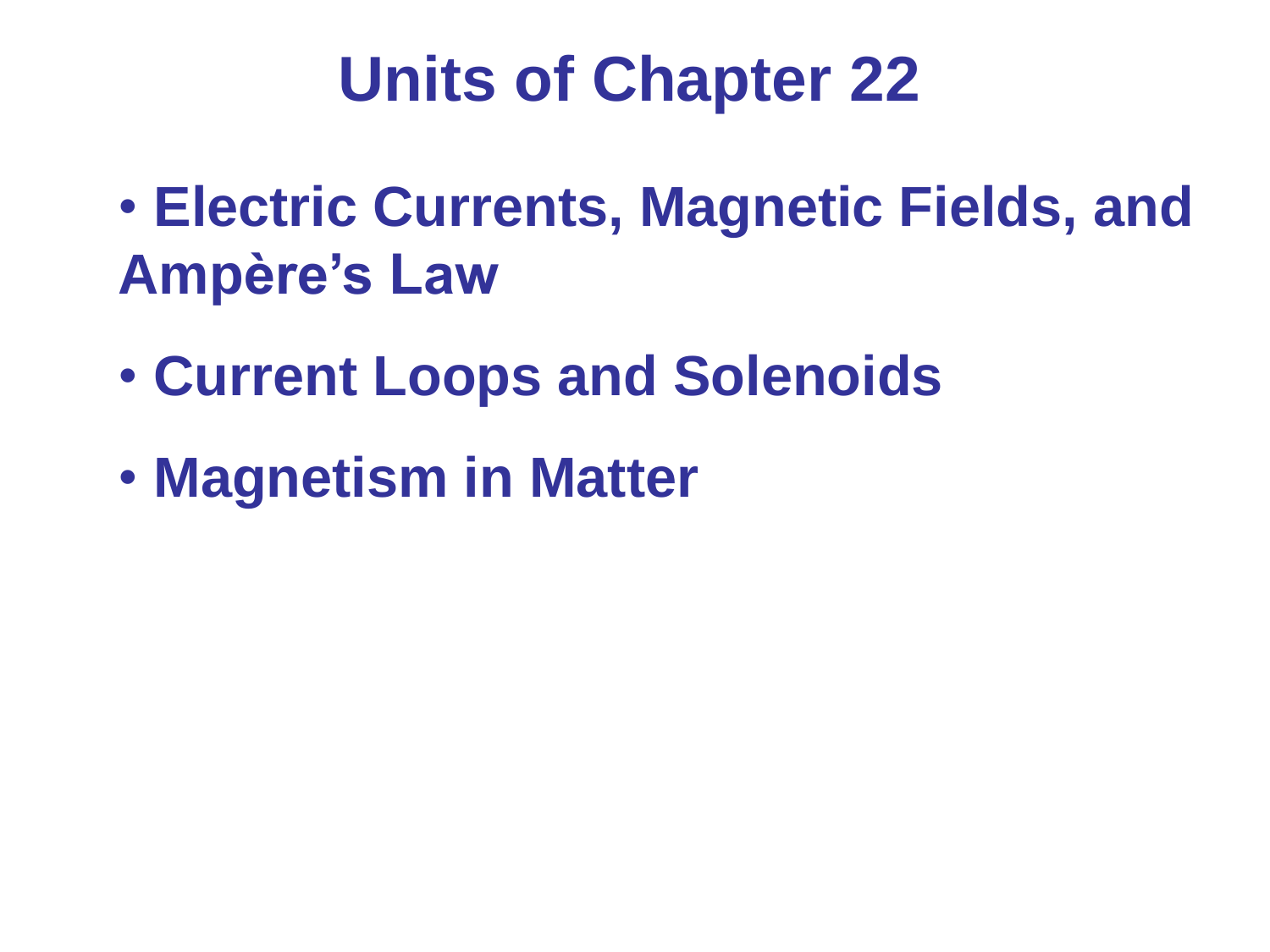**Permanent bar magnets have opposite poles on each end, called north and south. Like poles repel; opposites attract.**



#### **If a magnet is broken in half, each half has two poles:**



S

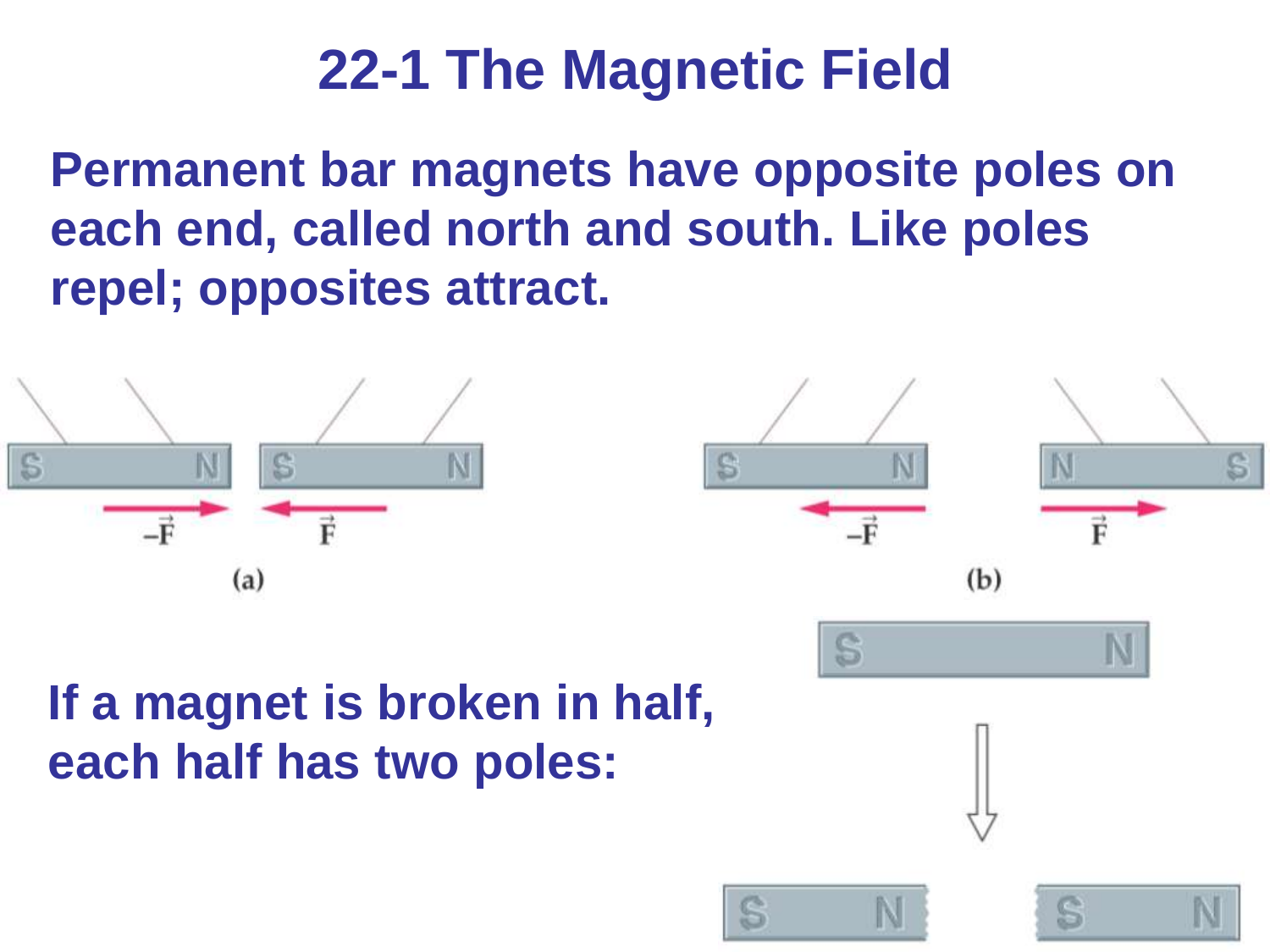**The magnetic field can be visualized using magnetic field lines, similar to the electric field.** 

magnetic field lines

**If iron filings are allowed to orient themselves around a magnet, they follow the field lines.**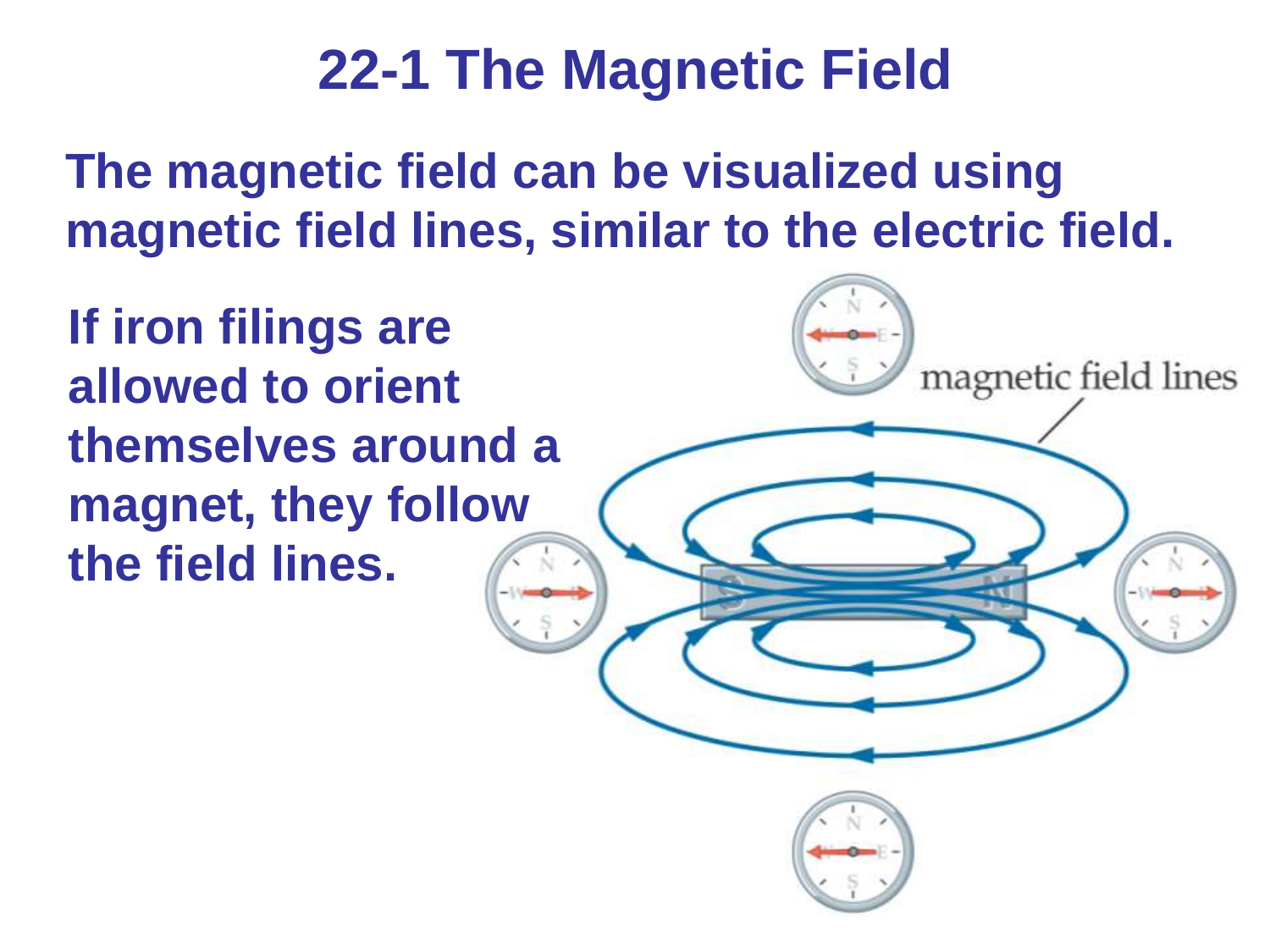**By definition, magnetic field lines exit from the north pole of a magnet and enter at the south pole.**

**Magnetic field lines cannot cross, just as electric field lines cannot.**



Copyright C 2007 Pearson Prentice Hall, Inc.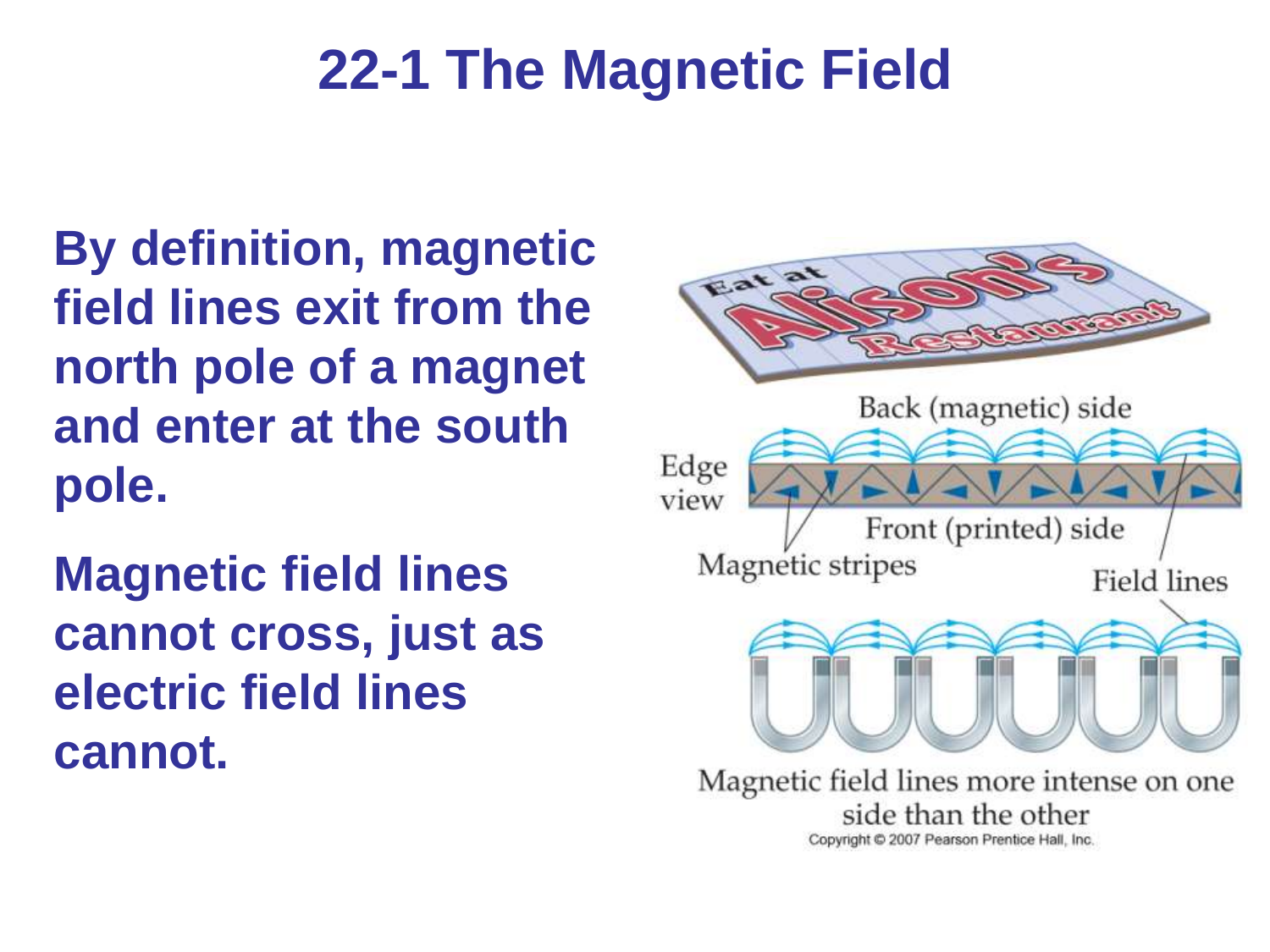**The Earth's magnetic field resembles that of a bar magnet. However, since the north poles of compass needles point towards the north, the magnetic pole there is actually a south pole.**

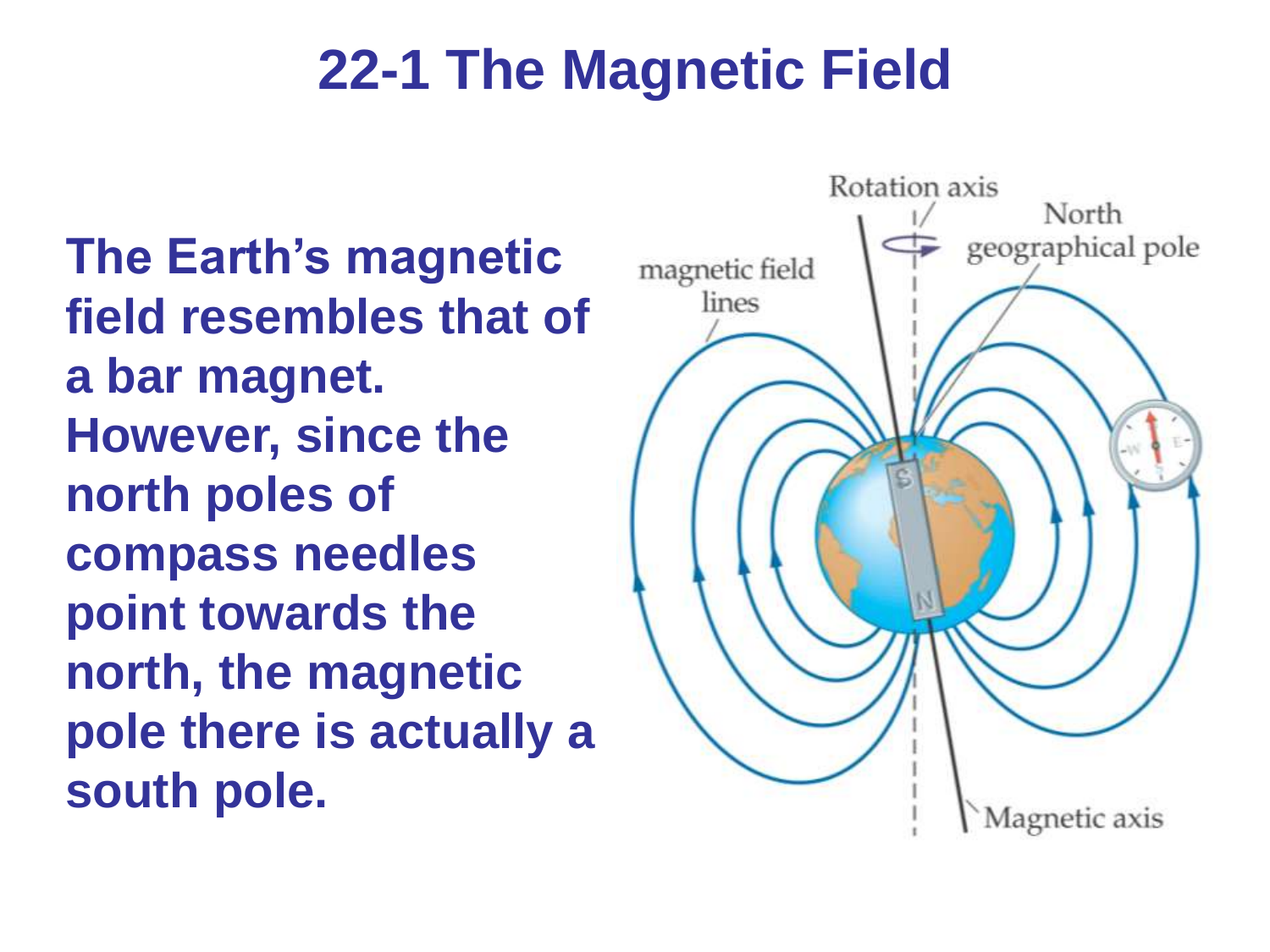#### **Magnitude of the Magnetic Force, F**

- $F = |q|vB \sin \theta$
- SI unit: newton, N

**This is an experimental result – we observe it to be true. It is not a consequence of anything we've learned so far.**

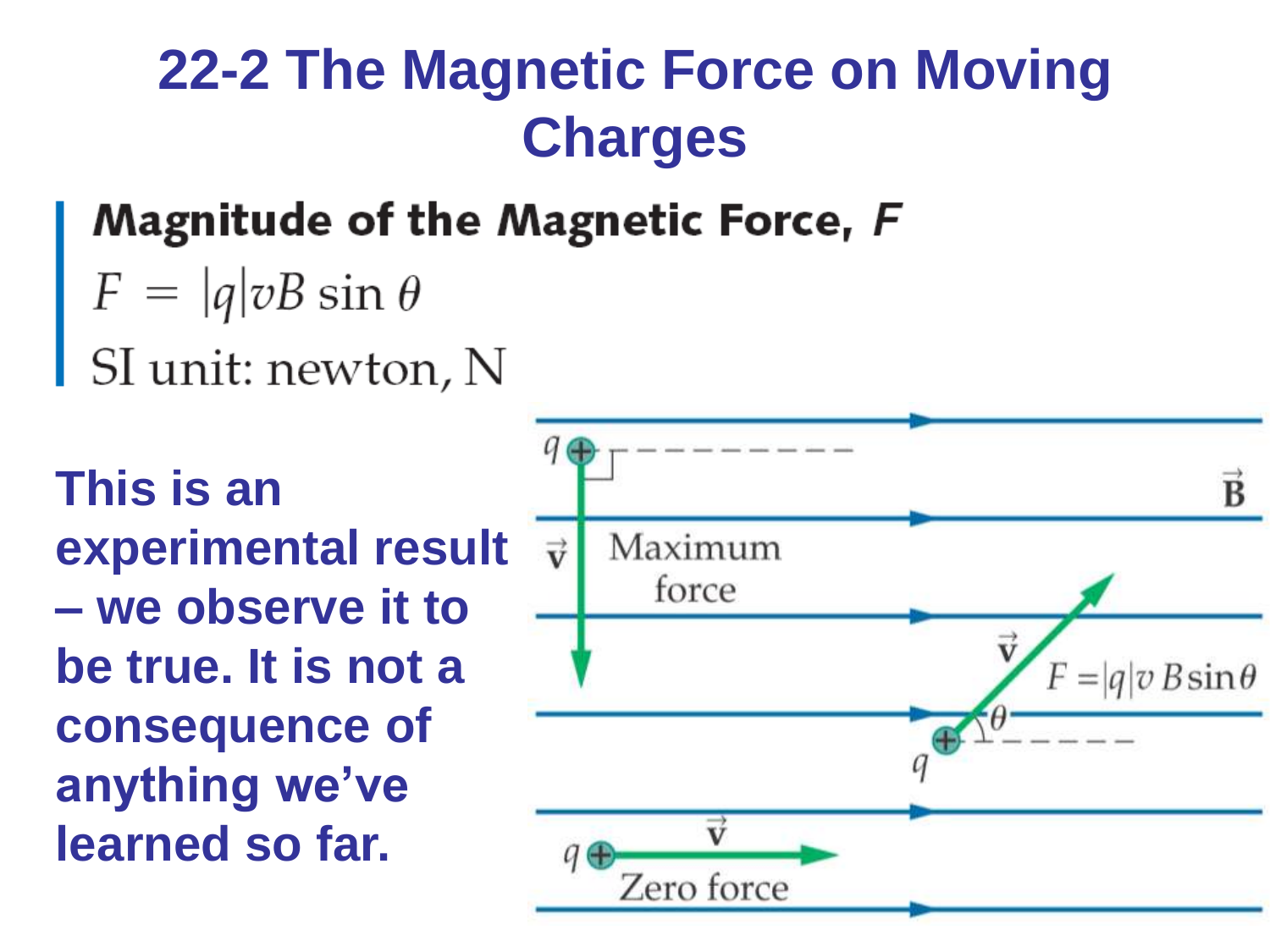**The magnetic force on a moving charge is actually used to define the magnetic field:**

Definition of the Magnitude of the Magnetic Field, B  $B = \frac{F}{|q|v \sin \theta}$ <br>SI unit: 1 tesla = 1 T = 1 N/(A · m)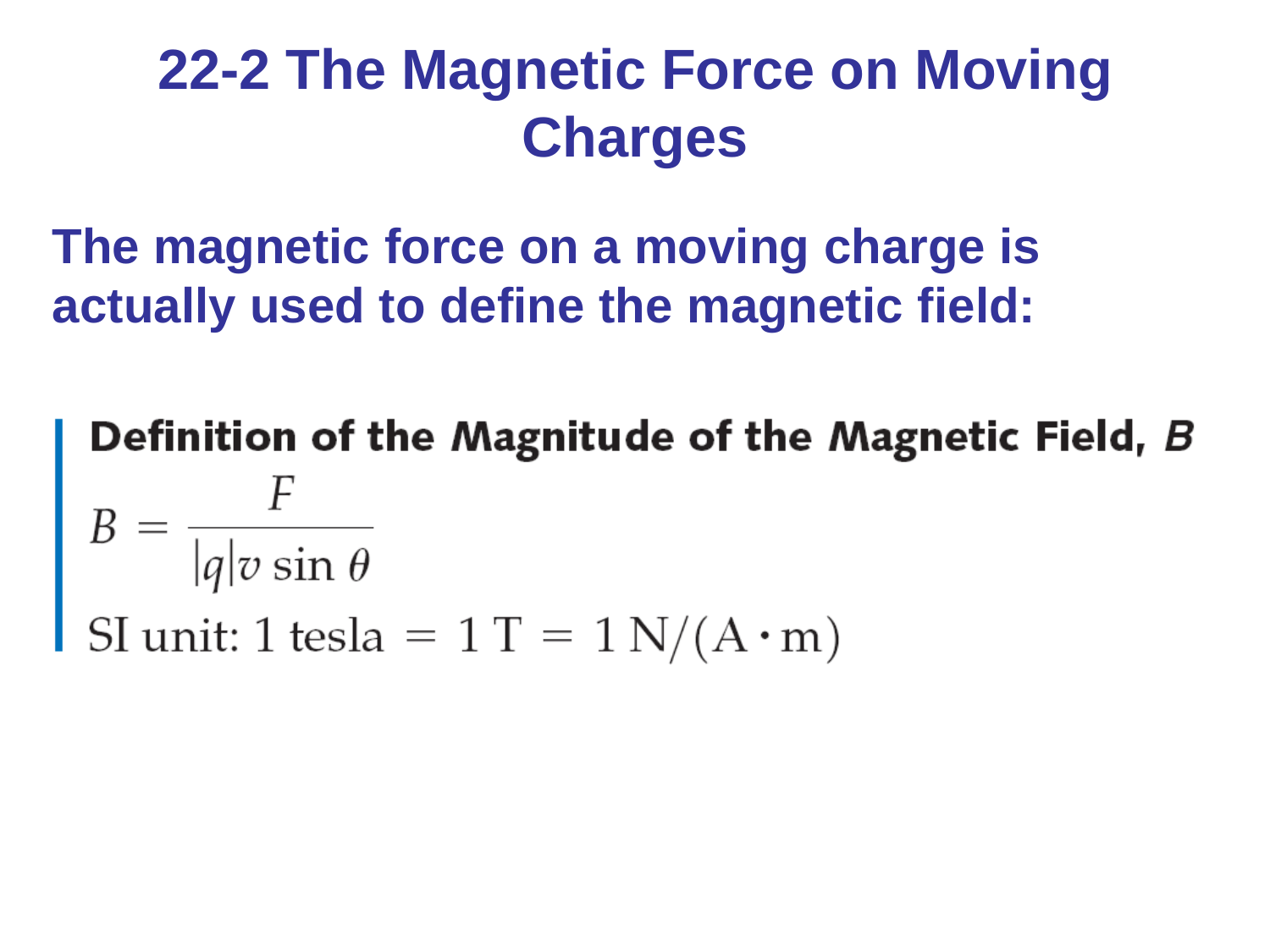**In order to figure out which direction the force is on a moving charge, you can use a right-hand rule. This gives the direction of the force on a positive charge; the force on a negative charge would be in the opposite direction.**





 $(b)$ 



(c) Top view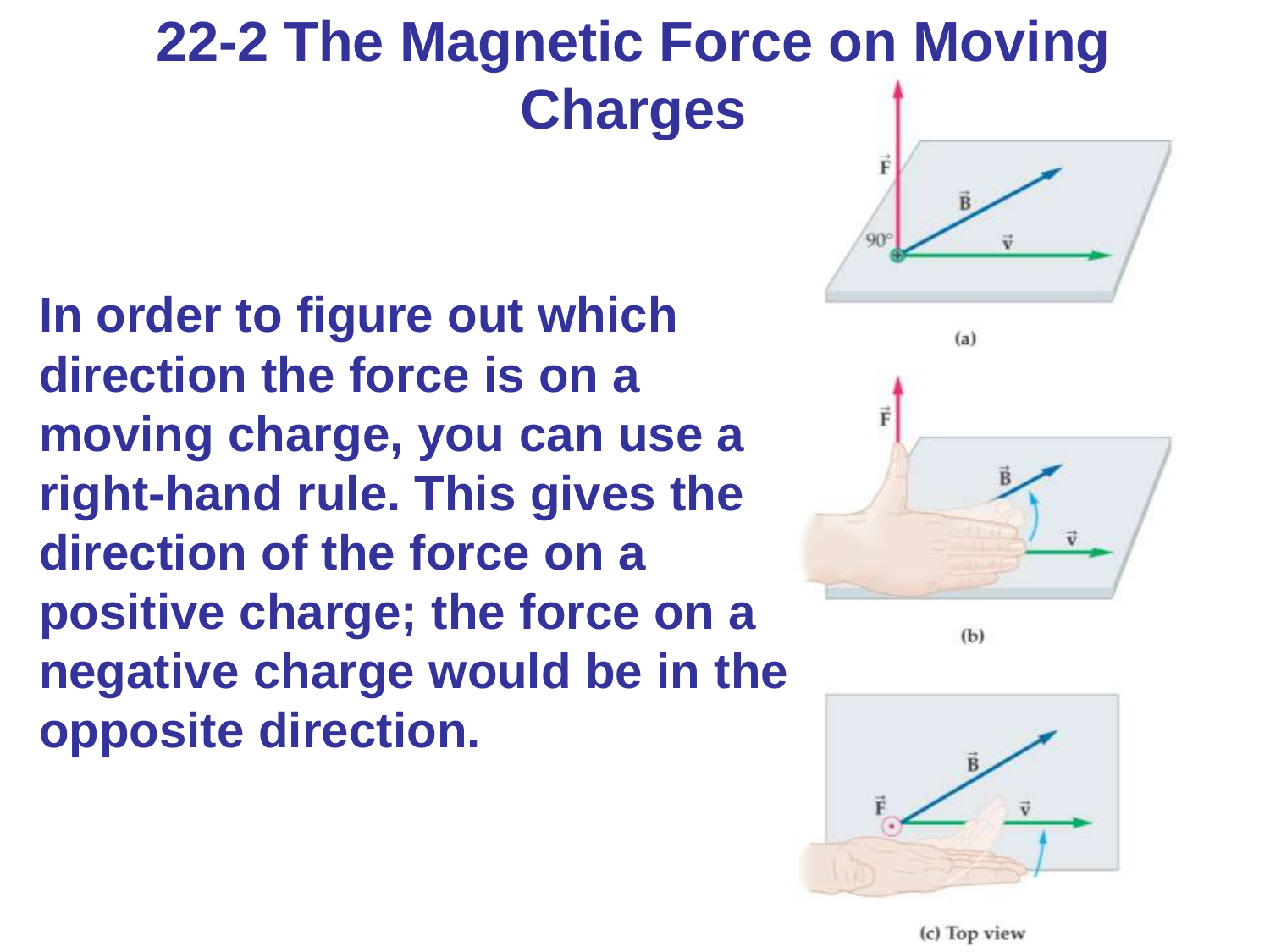**This relationship between the three vectors – magnetic field, velocity, and force – can also be written as a vector cross product:**

$$
\vec{\mathbf{F}} = q\vec{\mathbf{v}} \times \vec{\mathbf{B}}
$$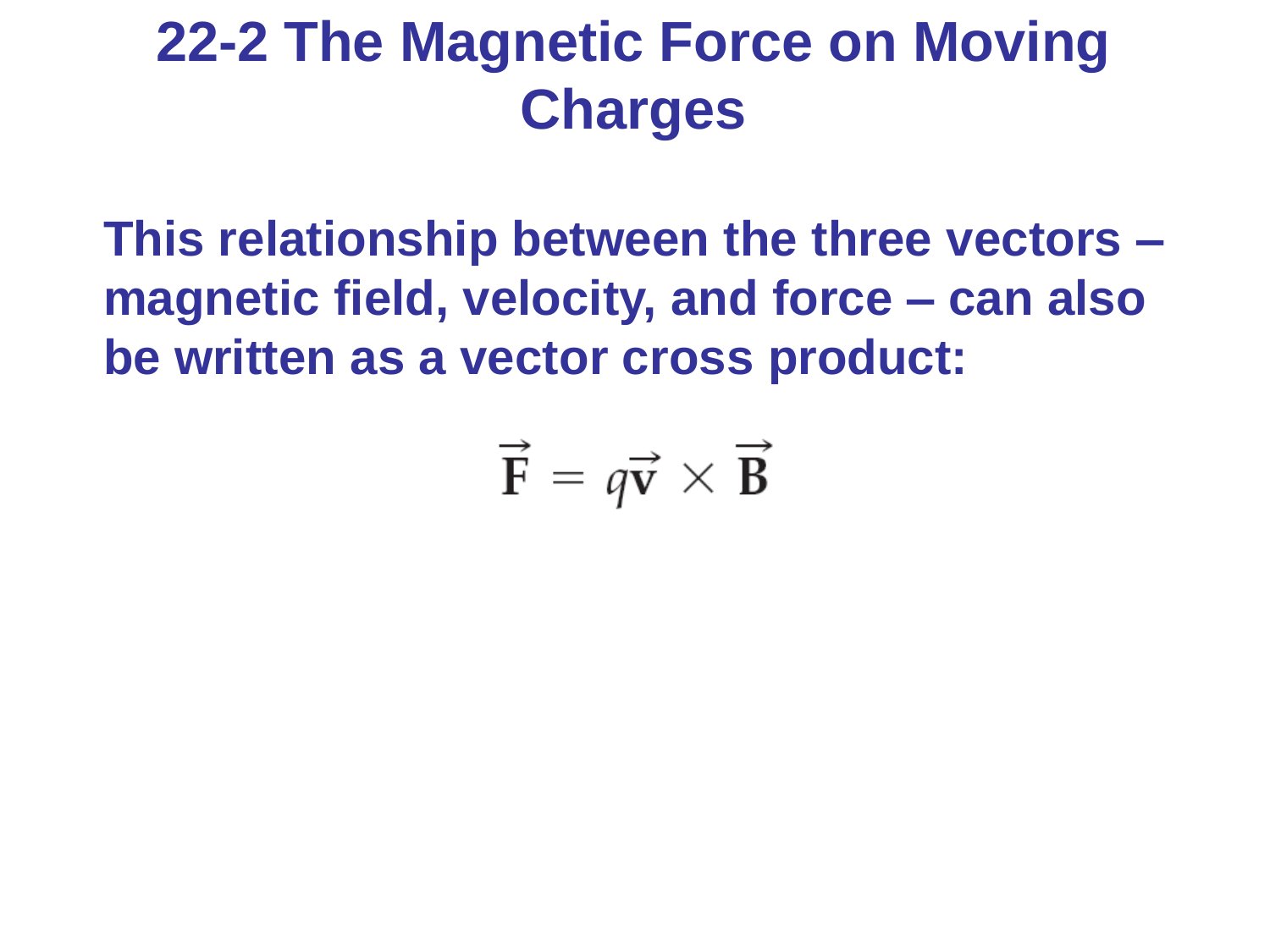**A positively charged particle in an electric field experiences a force in the direction of the field; in a magnetic field the force is perpendicular to the field. This leads to very different motions:**

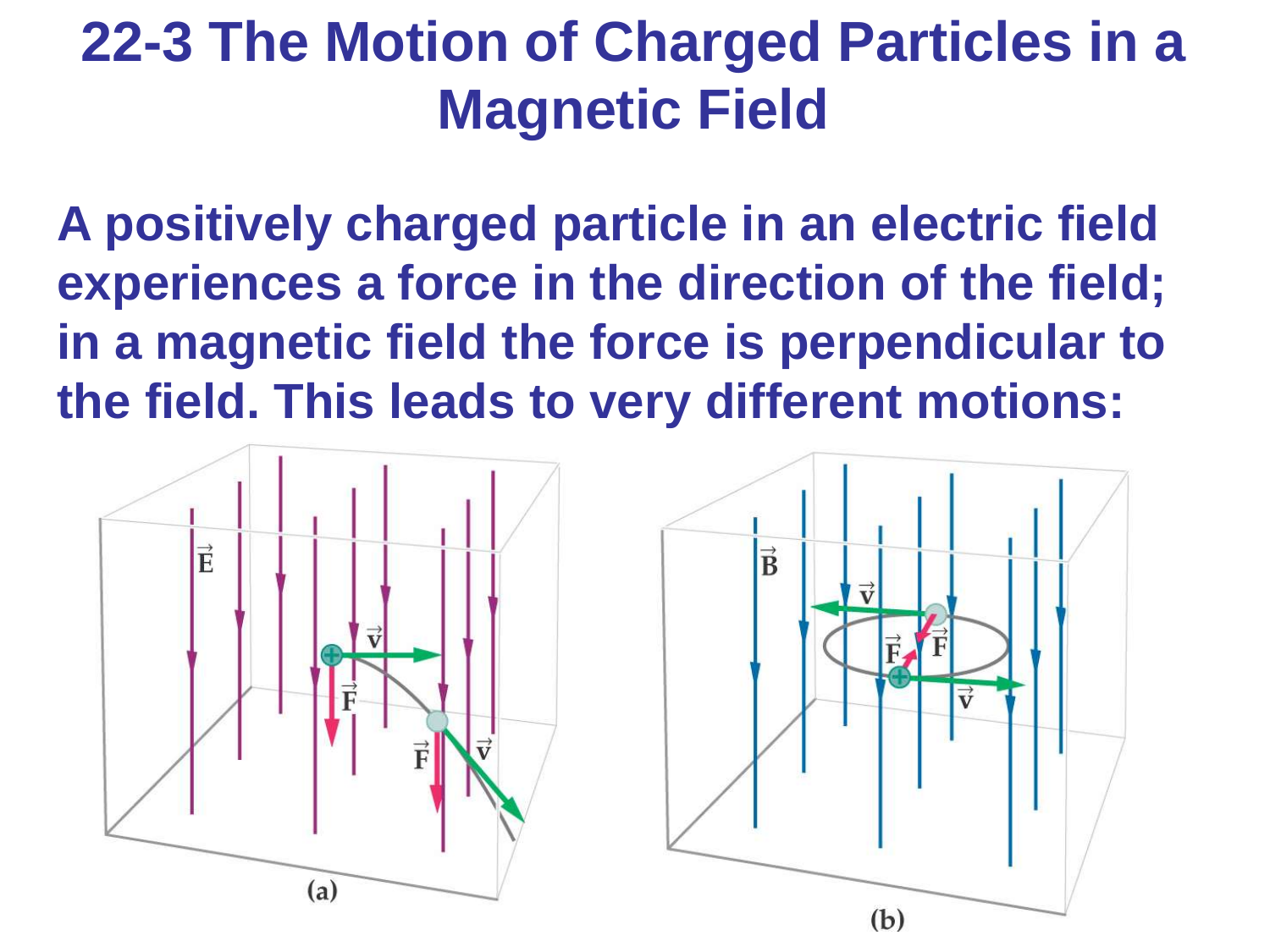**Because the magnetic force is always perpendicular to the direction of motion, the path of a particle is circular.**

**Also, while an electric field can do work on a particle, a magnetic field cannot – the particle's speed remains constant.**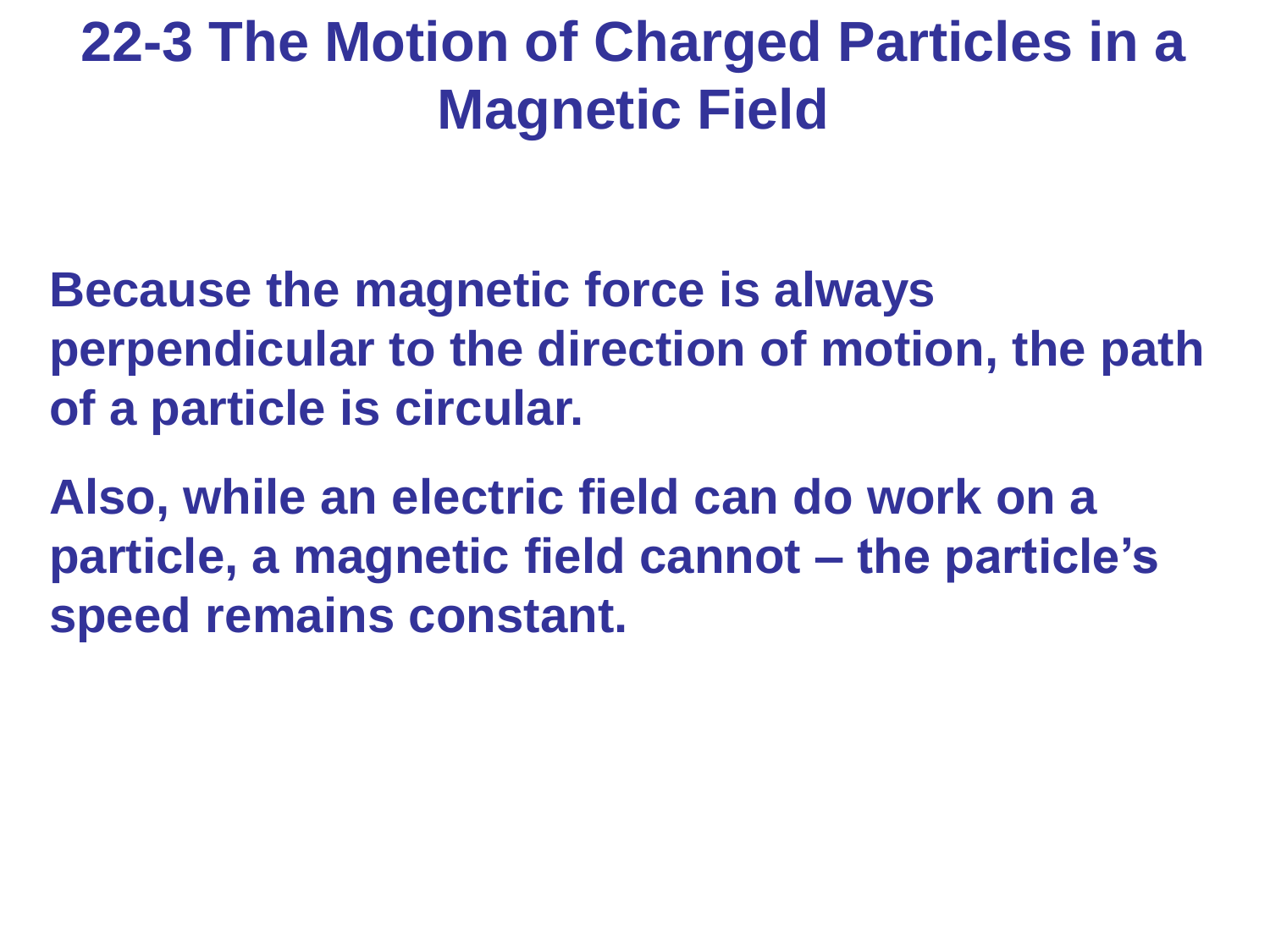**For a particle of mass**  *m* **and charge** *q***, moving at a speed** *v* **in a magnetic field** *B***, the radius of the circle it travels is:**

$$
r = \frac{mv}{|q|B}
$$

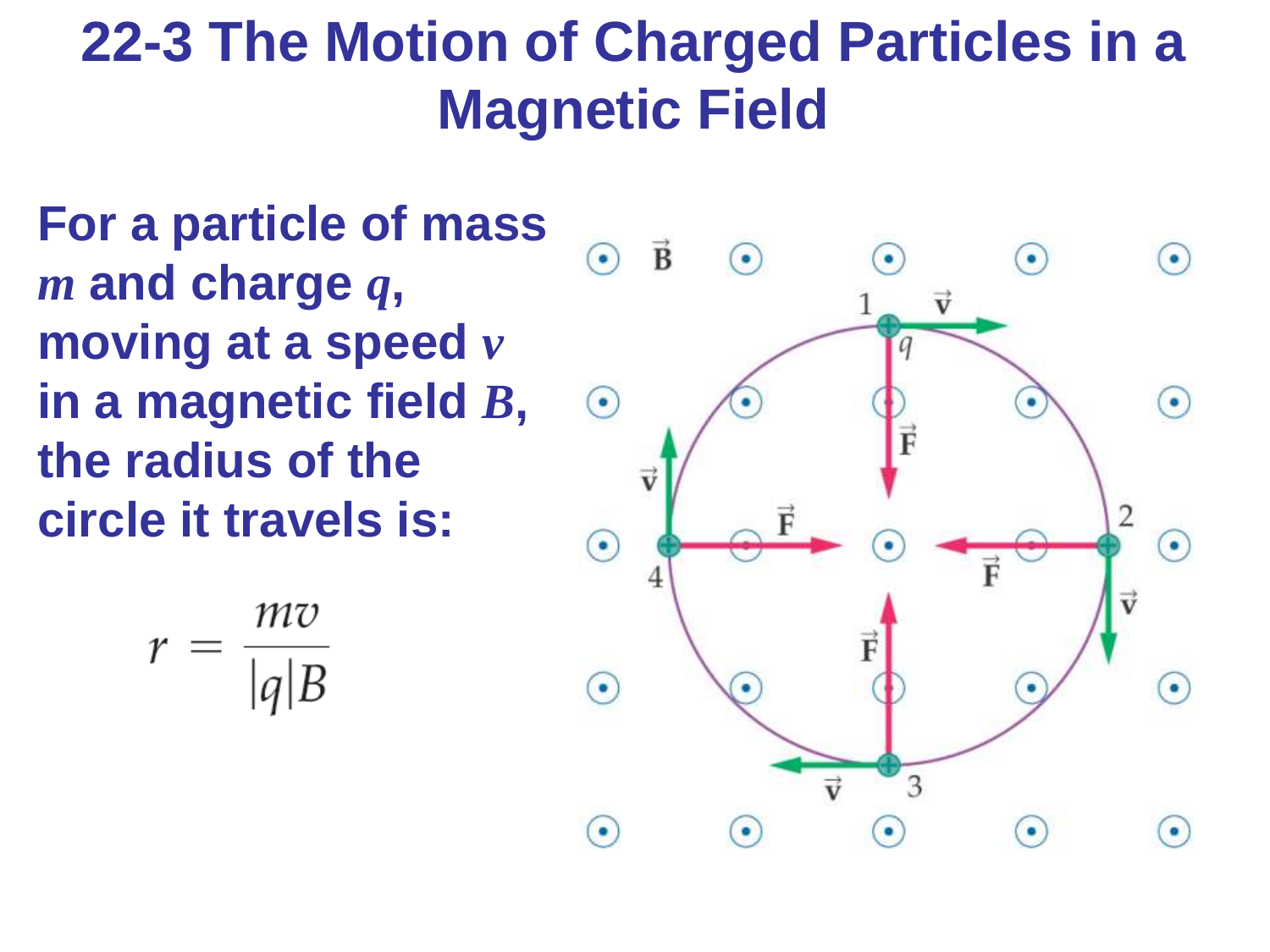**In a mass spectrometer, ions of different mass and charge move in circles of different radii, allowing separation of different isotopes of the same element.**

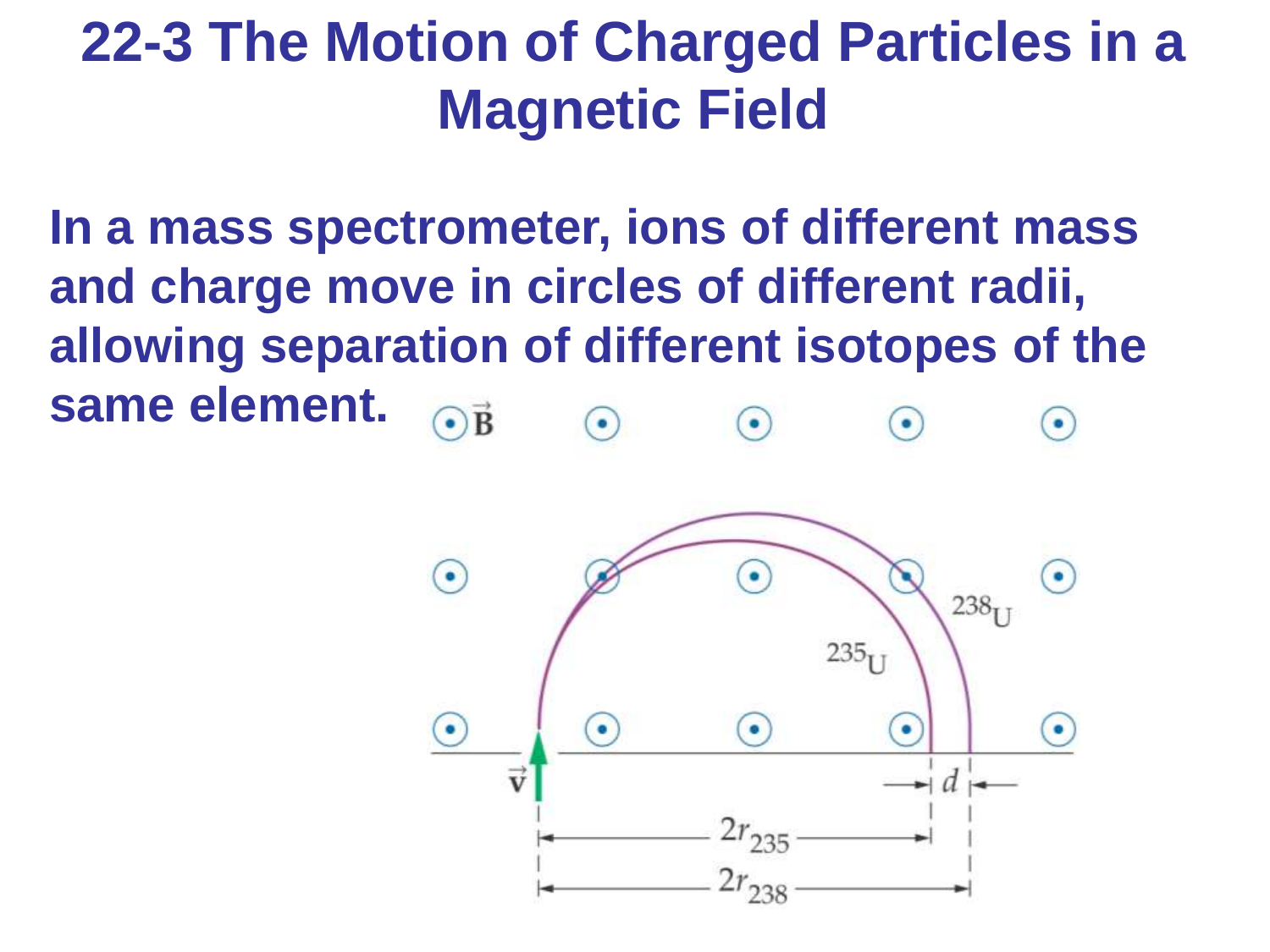**If a particle's velocity makes an angle with the magnetic field, the component of the velocity along the magnetic field will not change; a particle with an initial velocity at an angle to the field will move in a helical path.**

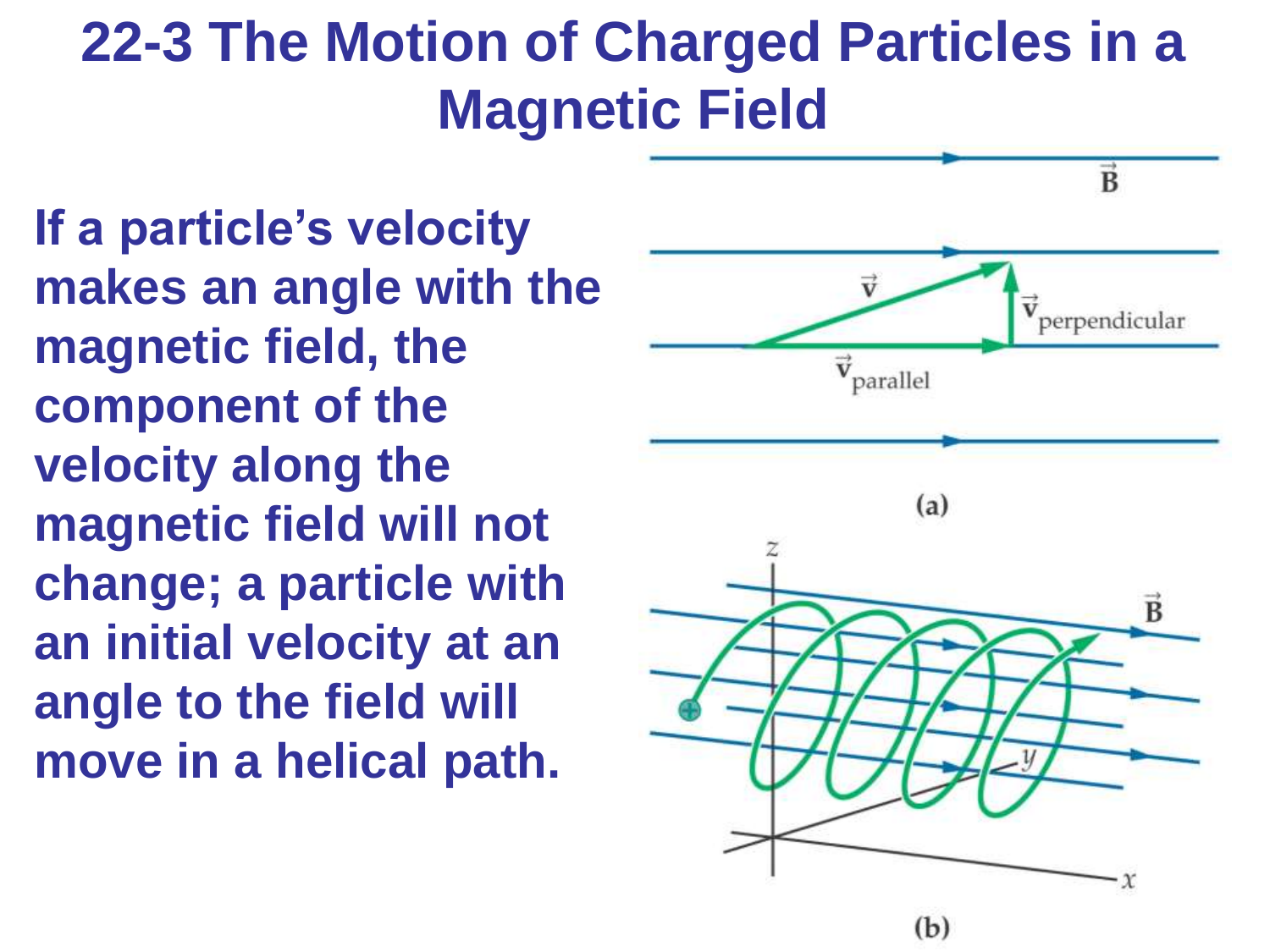#### **22-4 The Magnetic Force Exerted on a Current-Carrying Wire**

**The force on a segment of a current-carrying wire in a magnetic field is given by:**

- **Magnetic Force on a Current-Carrying Wire**
- 
- $F = ILB \sin \theta$ <br>SI unit: newton, N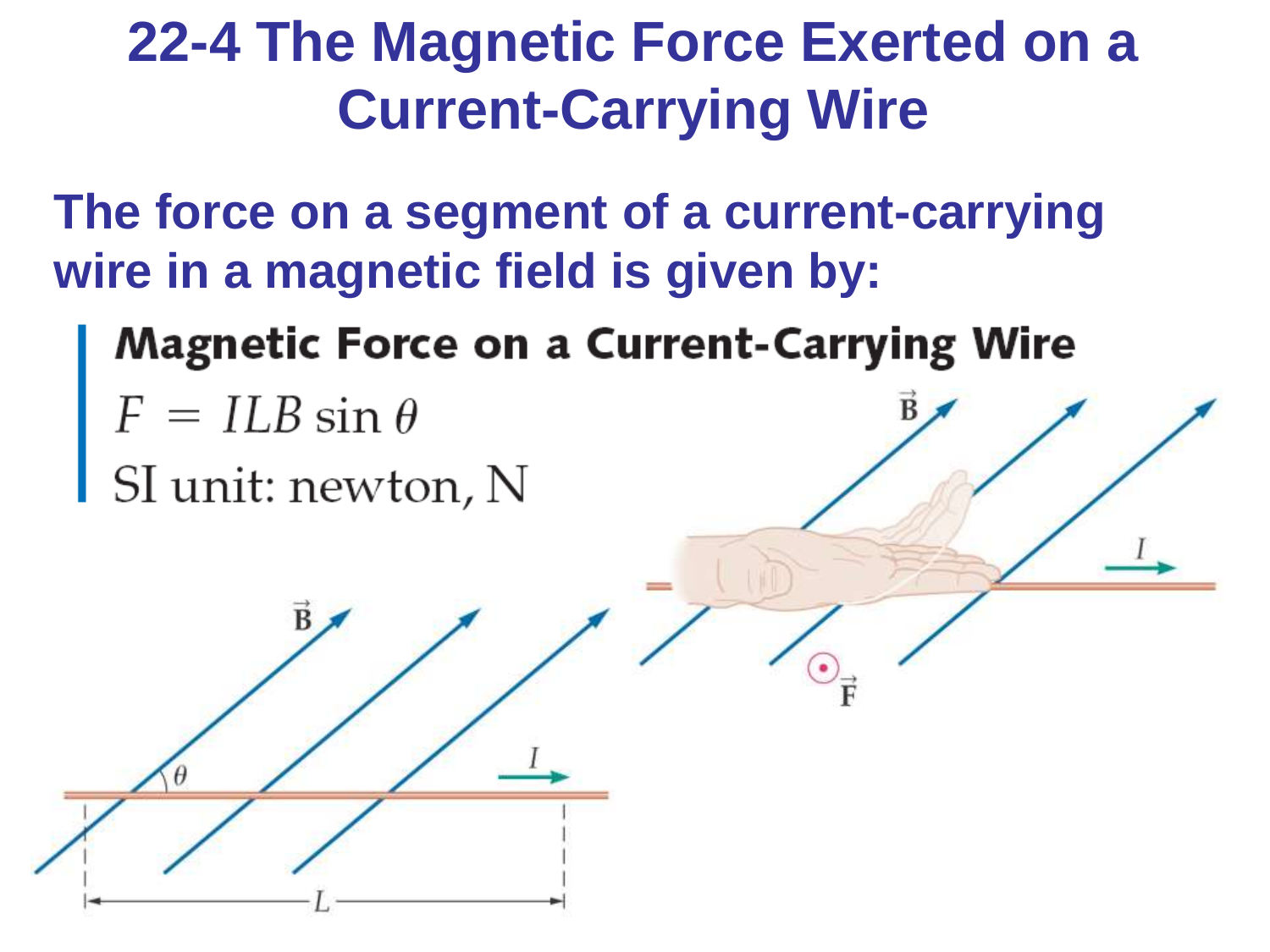**In the current loop shown, the vertical sides experience forces that are equal in magnitude and opposite in direction.**

**They do not operate at the same point, so they create a torque around the vertical axis of the loop.**

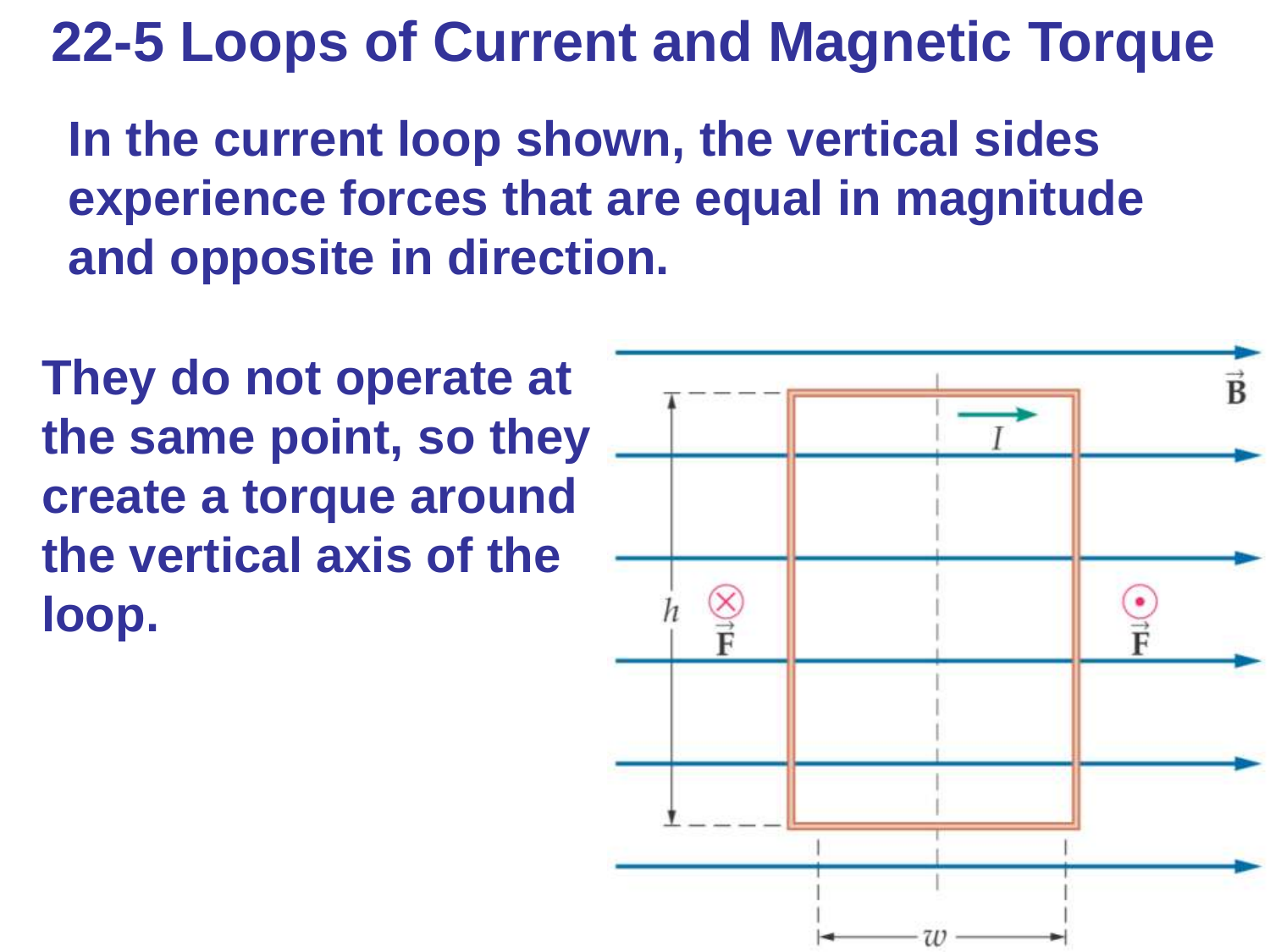**The total torque is the sum of the torques from each force:**

$$
\tau = (IhB)\left(\frac{w}{2}\right) + (IhB)\left(\frac{w}{2}\right) = IB(hw)
$$

Or, since  $A = hw$ ,

 $\tau = IAB$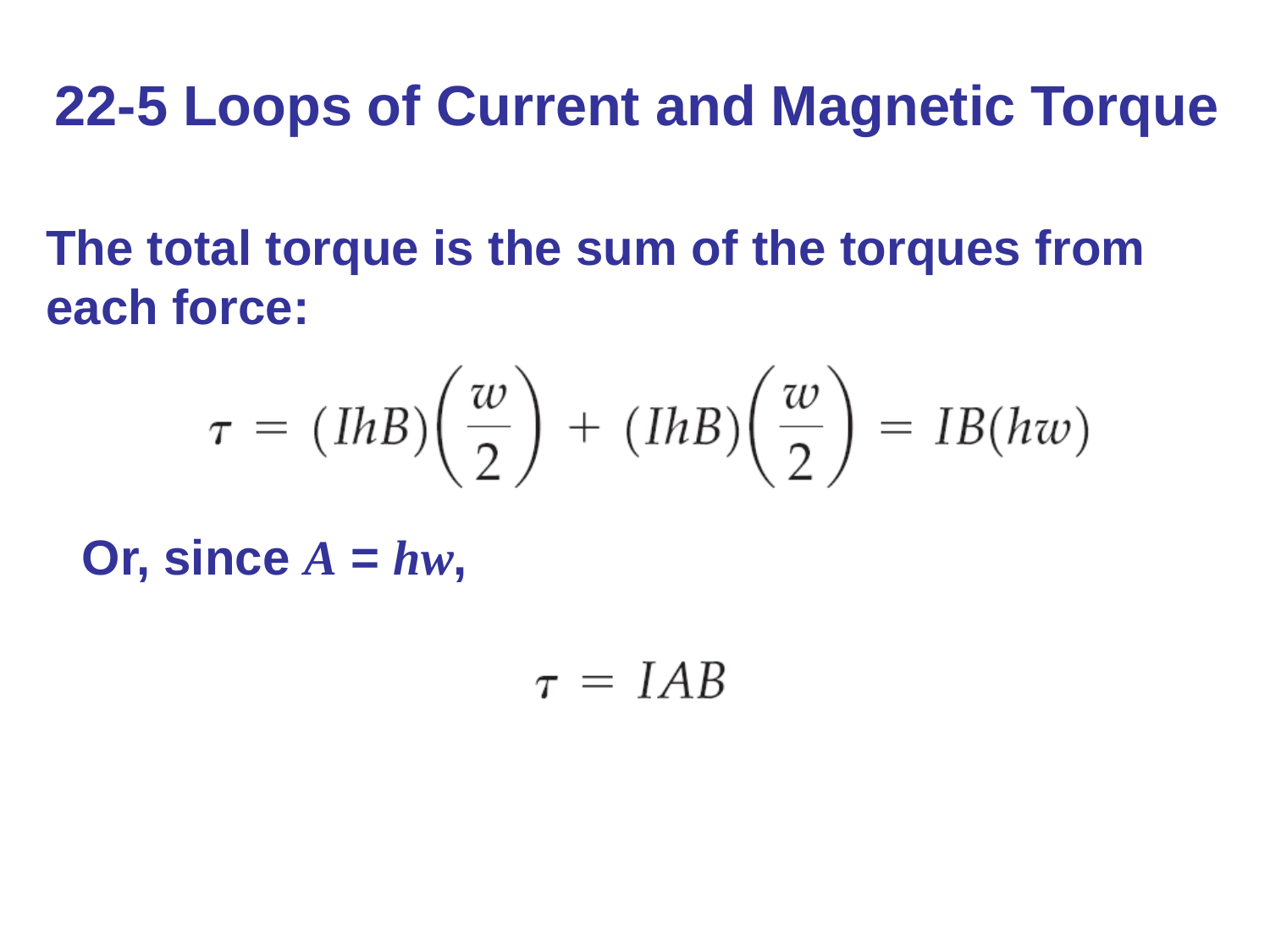**If the plane of the loop is at an angle to the magnetic field,** 

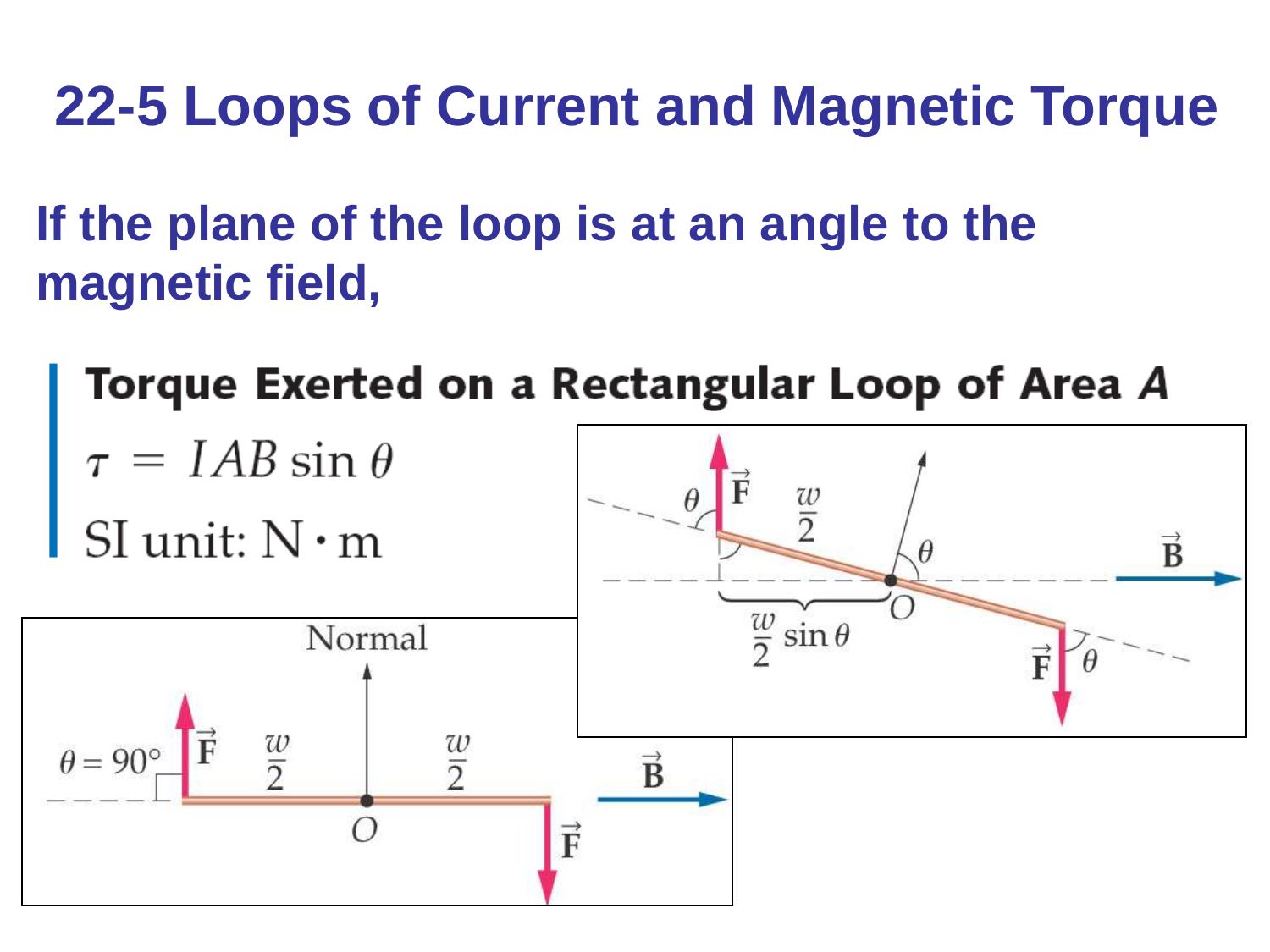**To increase the torque, a long wire may be wrapped in a loop many times, or "turns." If the number of turns is** *N***, we have**

Torque Exerted on a General Loop of Area A and N Turns  $\tau$  = NIAB sin  $\theta$ <br>SI unit: N · m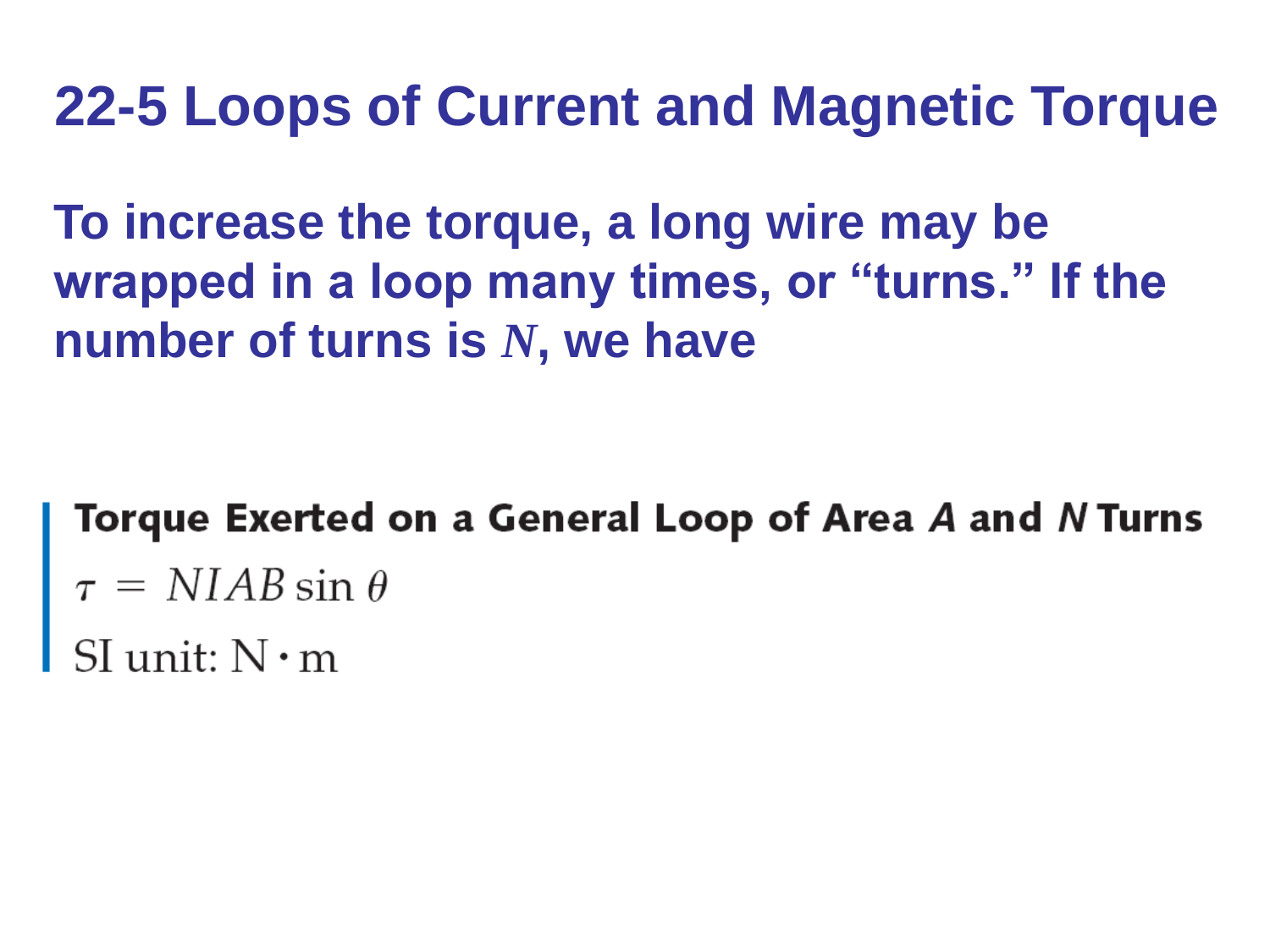**The torque on a current loop is proportional to the current in it, which forms the basis of a variety of useful electrical instruments. Here is a galvanometer:**

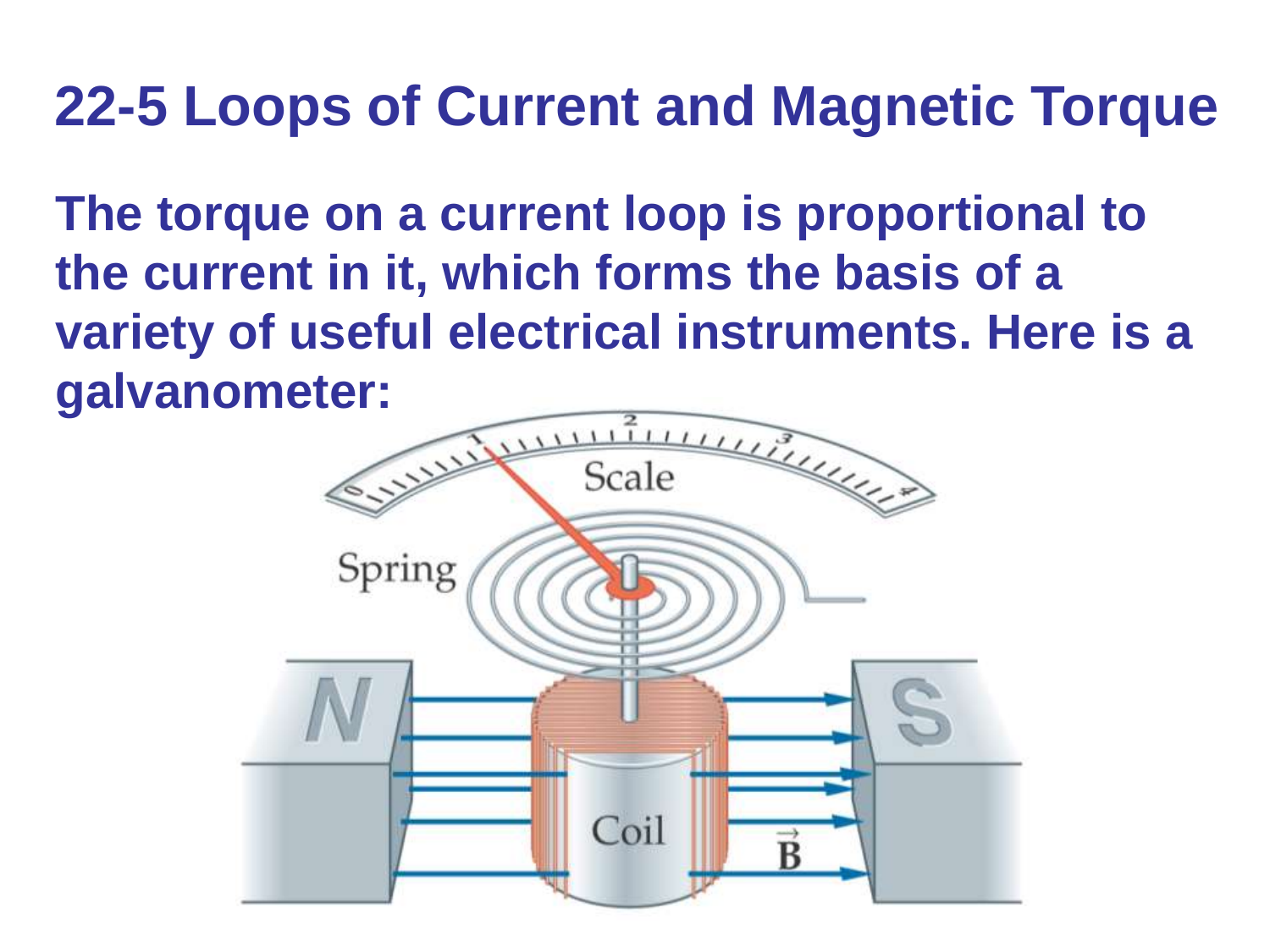#### **Experimental observation: Electric currents can create magnetic fields.**

**These fields form circles around the current.**

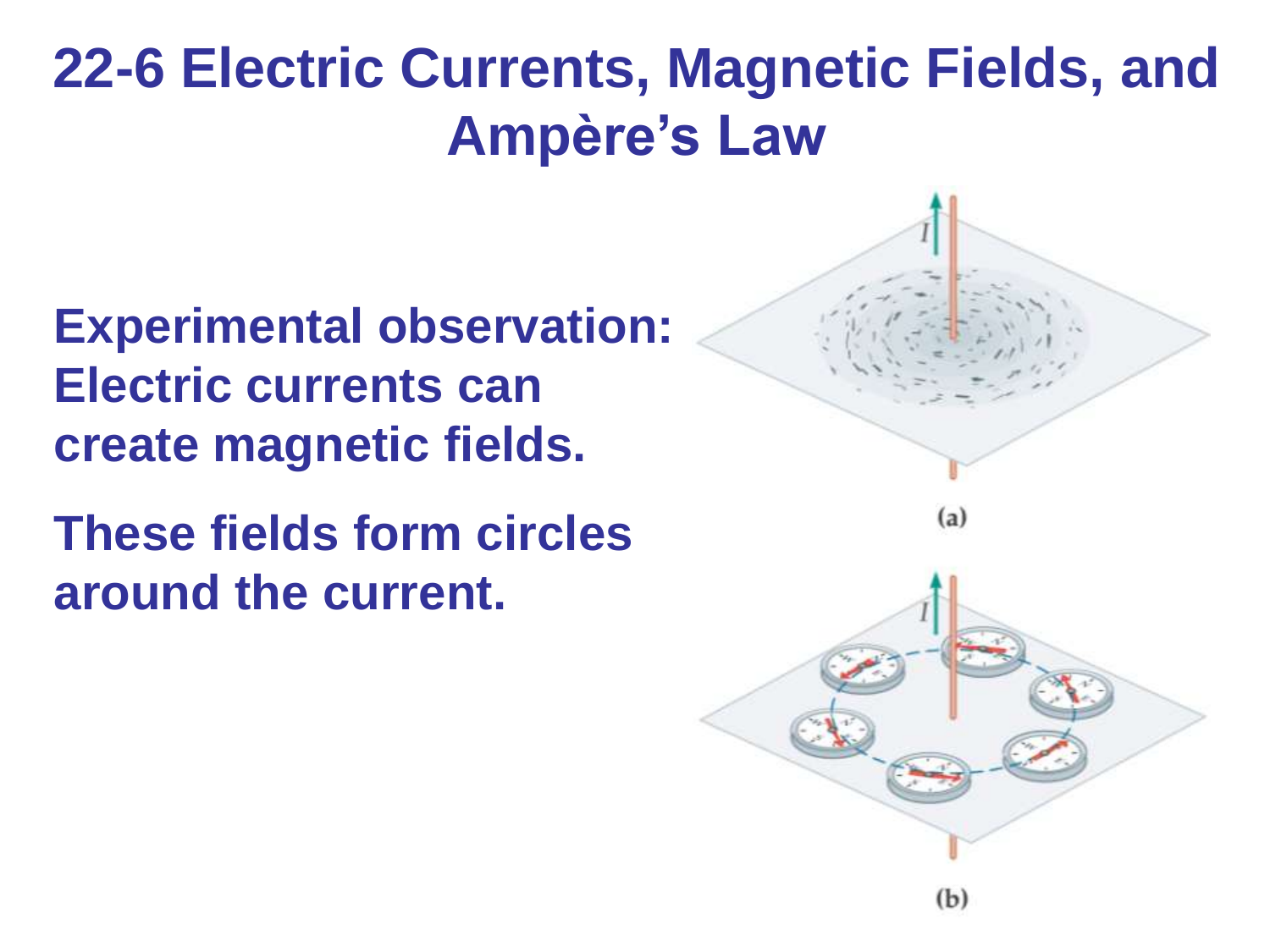**To find the direction of the magnetic field due to a current-carrying wire, point the thumb of your right hand along the wire in the direction of the current** *I***. Your fingers are now curling around the wire in the direction of the magnetic field.**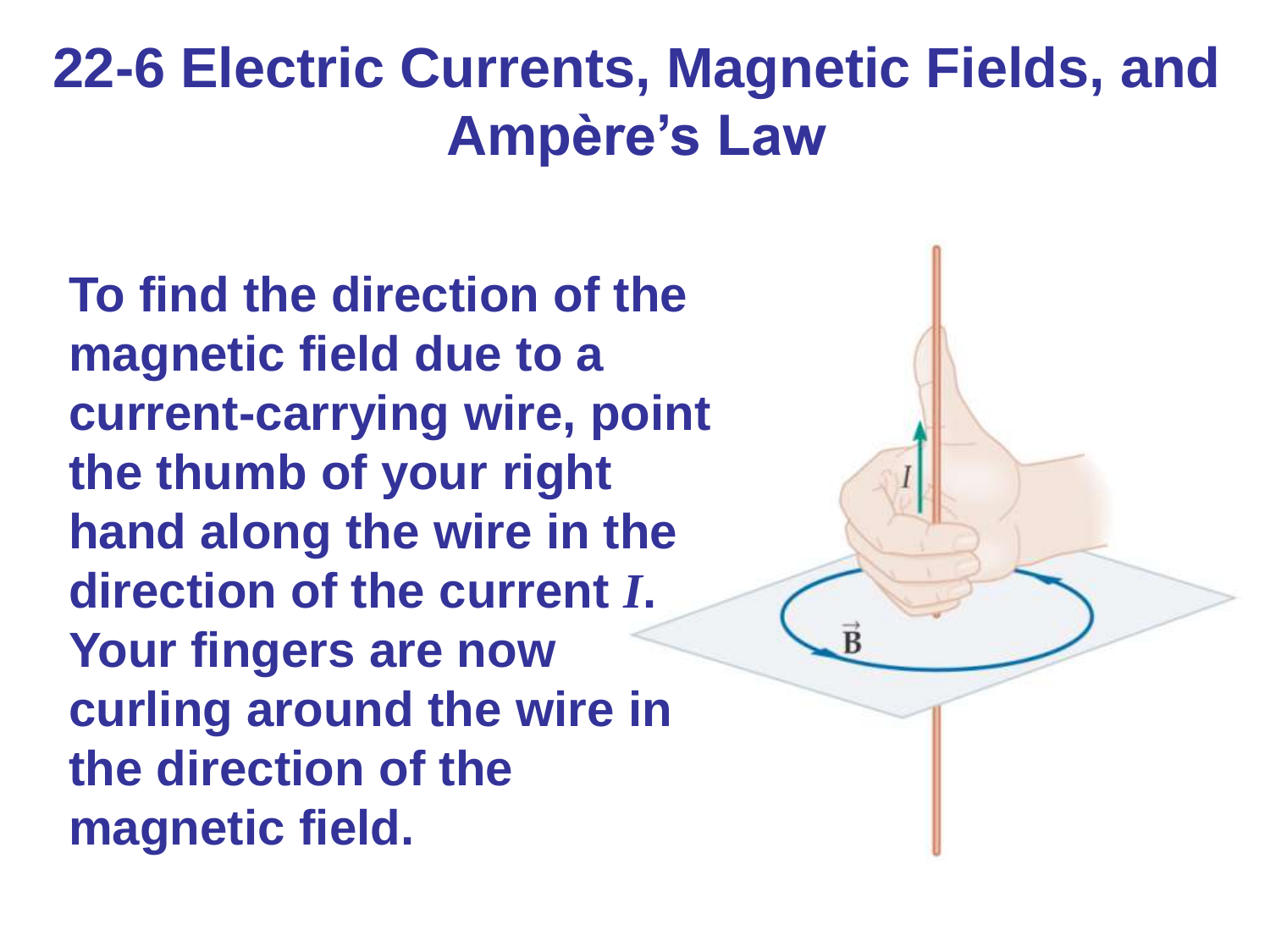#### **The magnetic field is inversely proportional to the distance from the wire:**

$$
B = \left(\text{constant}\right)\frac{I}{r}
$$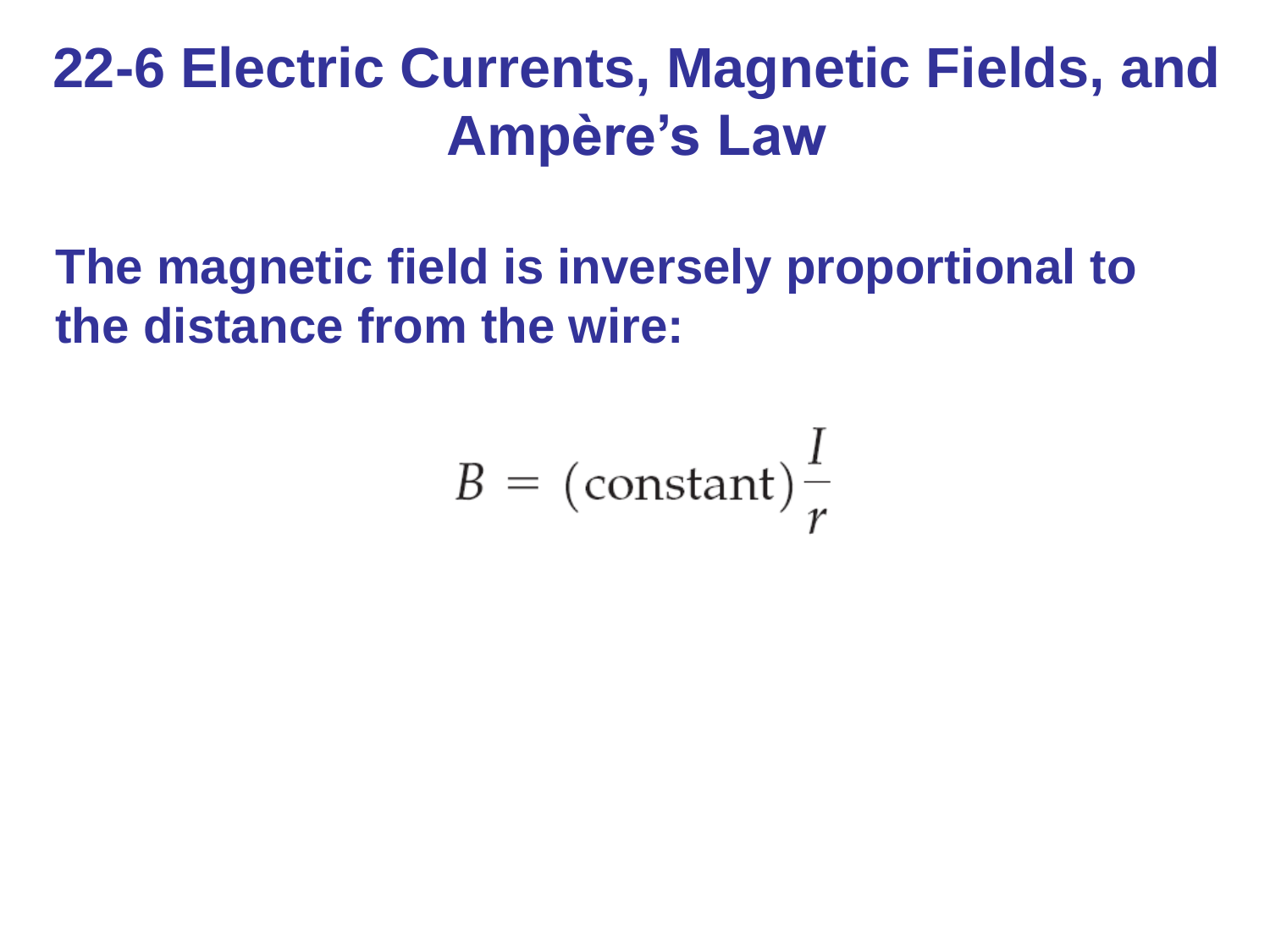**Ampère's Law relates the current through a surface defined by a closed path to the magnetic field along the path:**

**Ampère's Law** 

 $\sum B_{\parallel} \Delta L = \mu_0 I_{\text{enclosed}}$ 

$$
\mu_0=4\pi\times10^{-7}\,\mathrm{T\cdot m/A}
$$

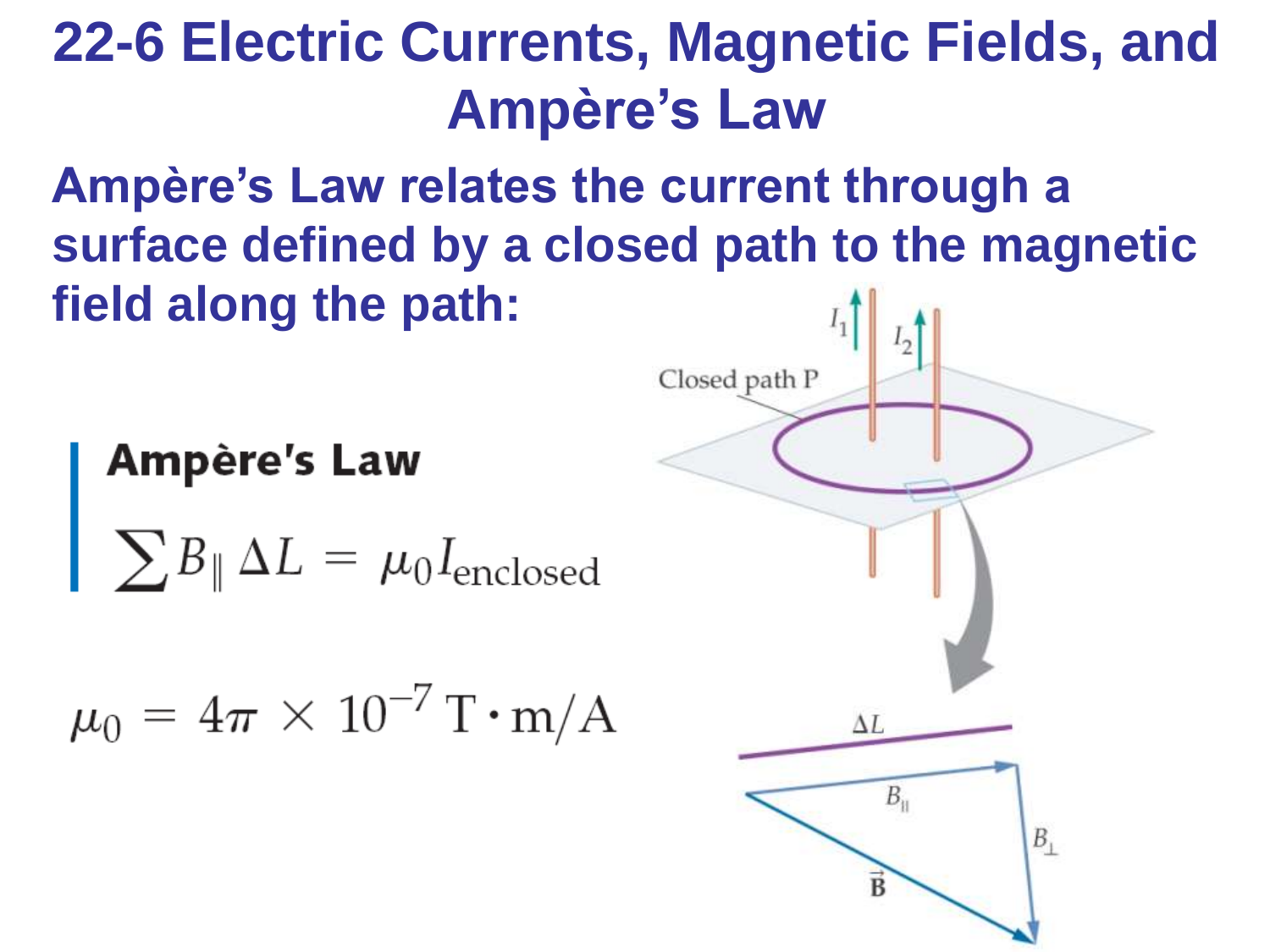**We can use Ampère's Law to find the magnetic field around a long, straight wire:**

**Magnetic Field for a Long, Straight Wire** 

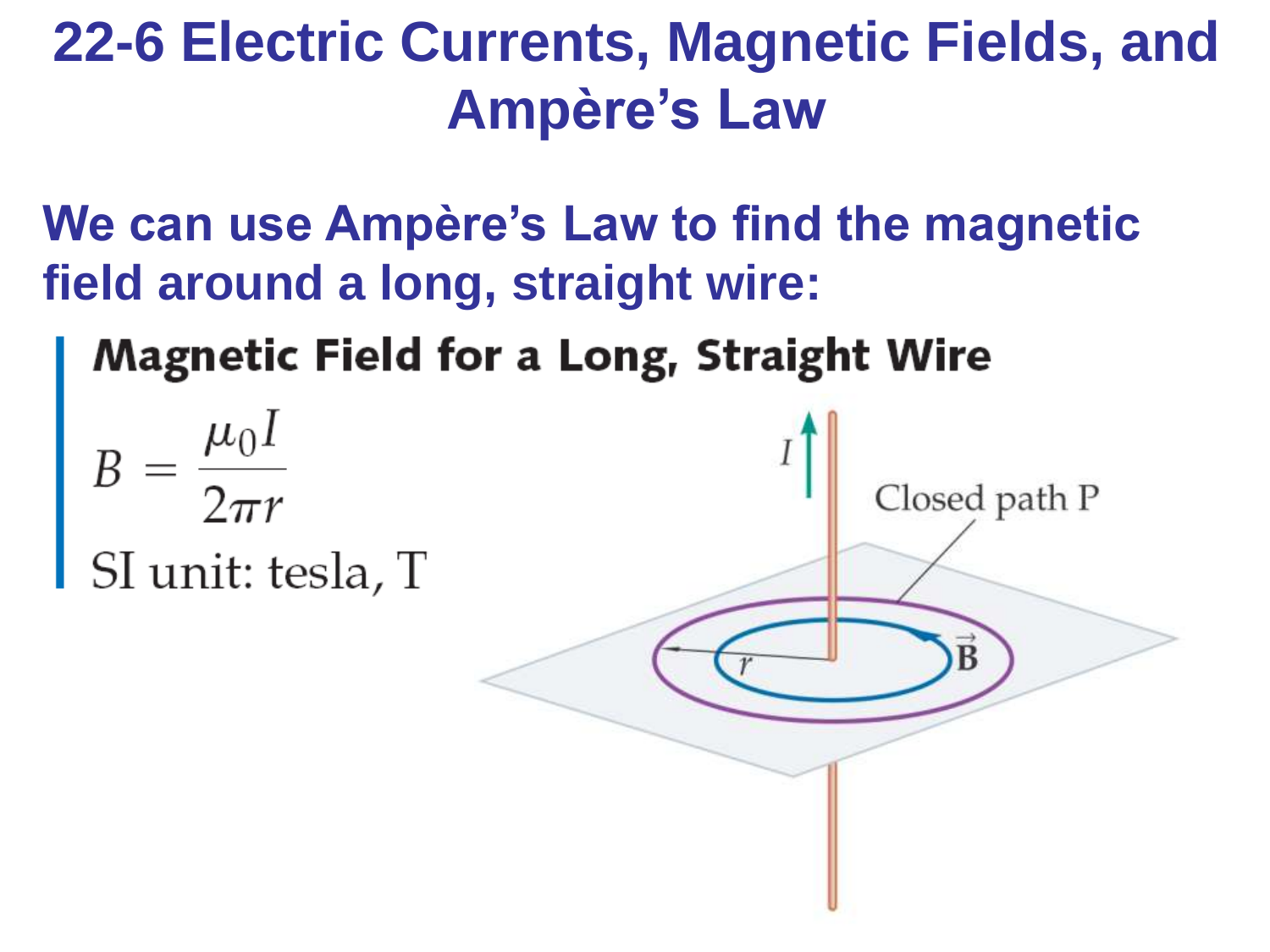**Since a current-carrying wire experiences a force in a magnetic field, and a magnetic field is created by a current-carrying wire, there is a force between current-carrying wires:**

$$
F = I_2 L B = I_2 L \left(\frac{\mu_0 I_1}{2\pi d}\right) = \frac{\mu_0 I_1 I_2}{2\pi d} L
$$
\n
$$
\frac{\vec{F}_1}{\text{Magnetic field}}
$$
\n
$$
\frac{\vec{F}_2}{\text{Produced by } I_1}
$$
\n
$$
\frac{\vec{F}_1}{\text{Magnetic field}}
$$
\n
$$
\frac{\vec{F}_2}{\text{Produced by } I_2}
$$
\n
$$
\frac{I_2}{\text{Produced by } I_1}
$$
\n
$$
\frac{I_2}{\text{Produced by } I_1}
$$
\n
$$
\frac{\vec{F}_2}{\vec{F}_2} = -\vec{F}_1
$$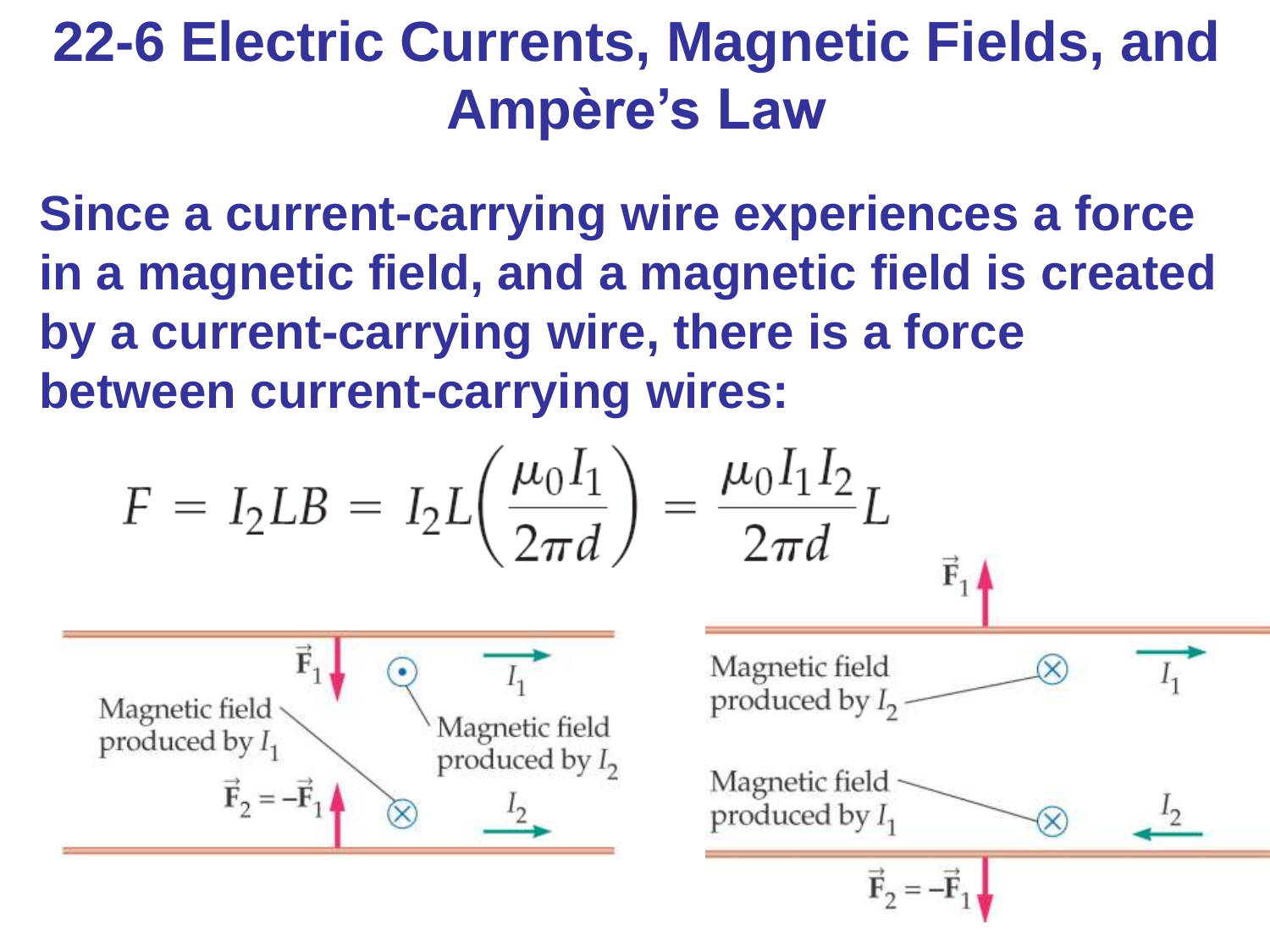#### **22-7 Current Loops and Solenoids**

**The magnetic field of a current loop is similar to the magnetic field of a bar magnet.**

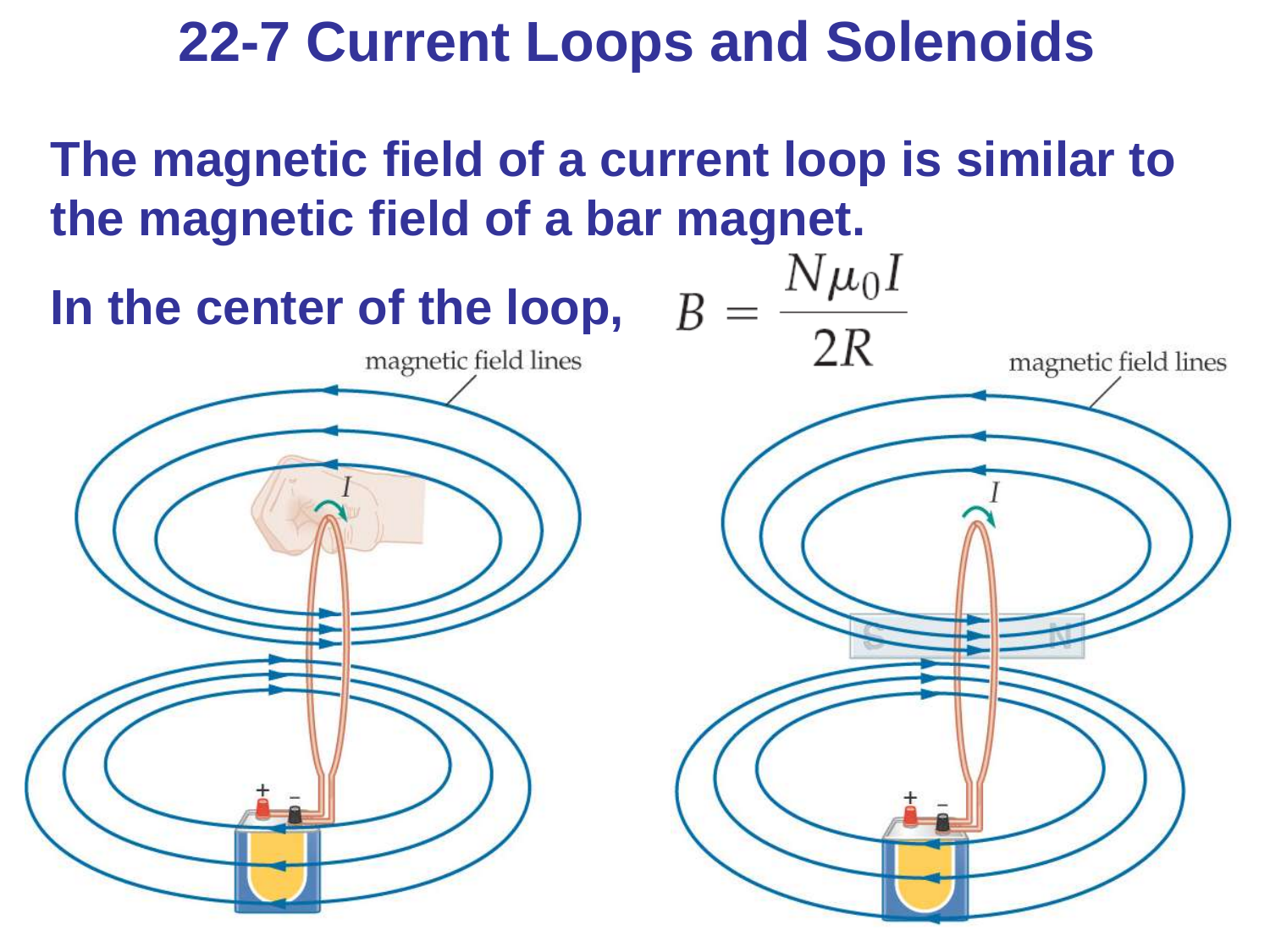#### **22-7 Current Loops and Solenoids**

#### **A solenoid is a series of current loops formed into the shape of a cylinder:**

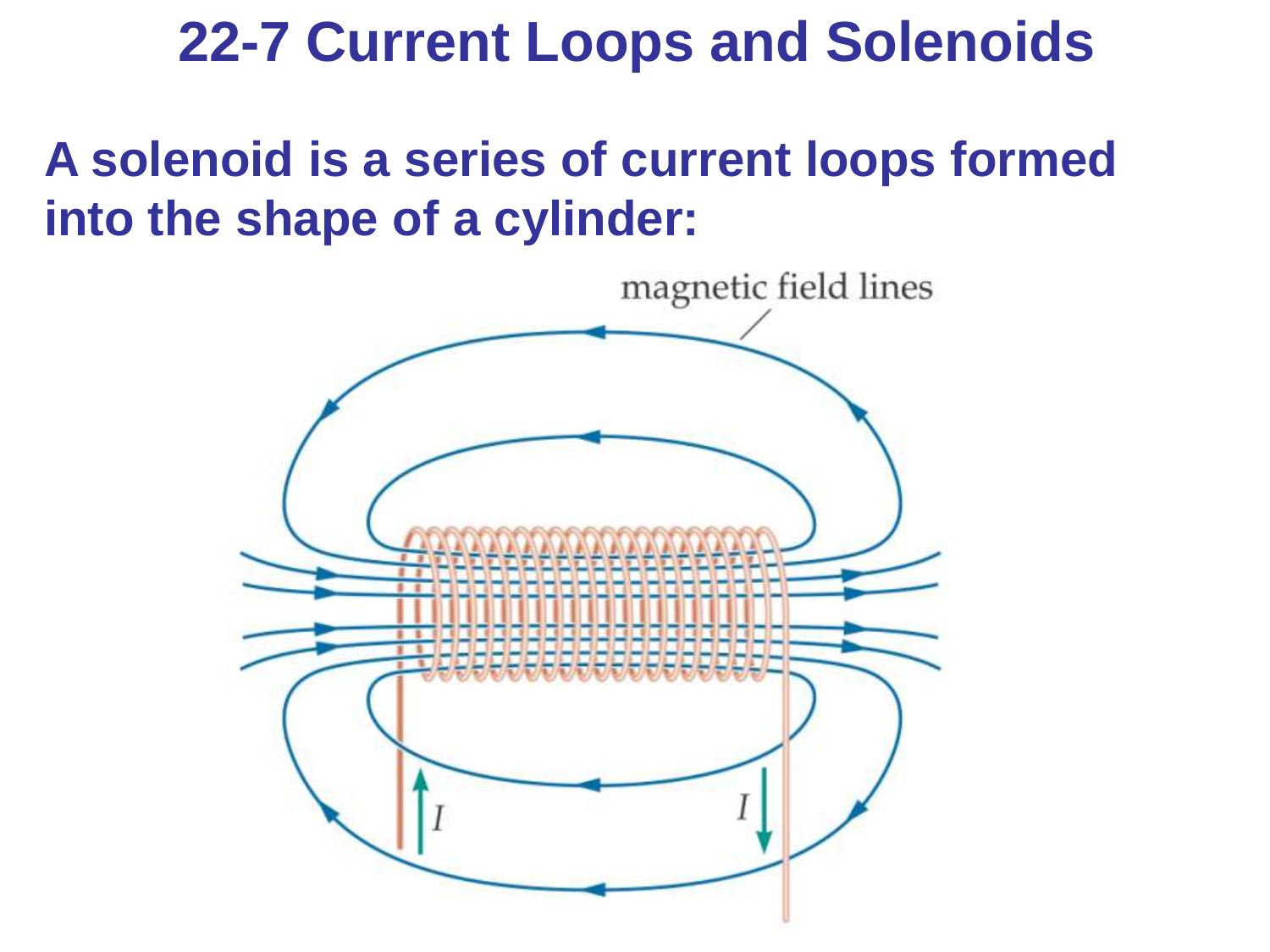#### **22-7 Current Loops and Solenoids**

**We can use Ampère's Law to find the field inside the solenoid:**

#### **Magnetic Field of a Solenoid**

$$
B = \mu_0 \bigg(\frac{N}{L}\bigg)I = \mu_0 nI
$$

SI unit: tesla, T

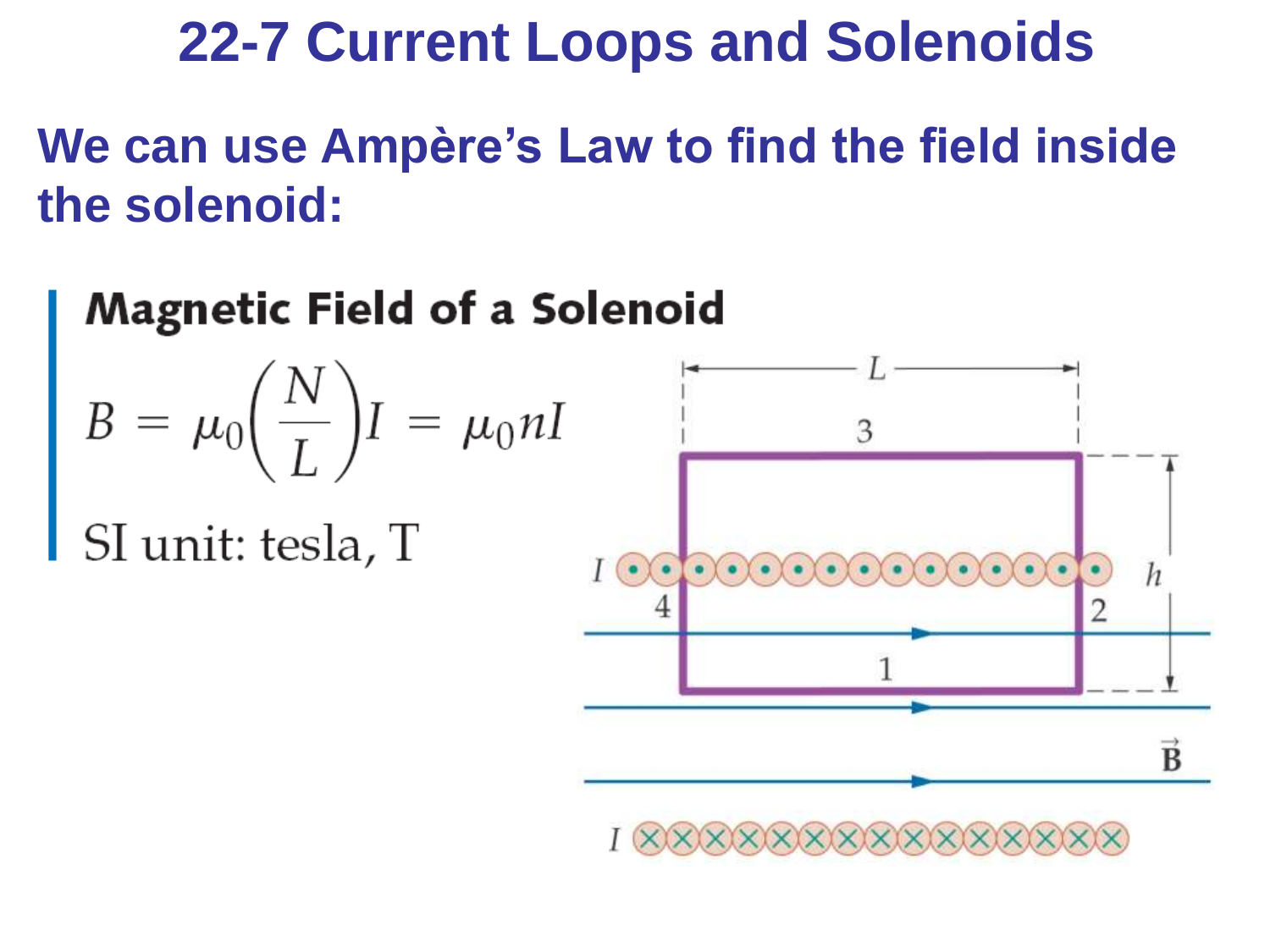**The electrons surrounding an atom create magnetic fields through their motion. Usually these fields are in random directions and have no net effect, but in some atoms there is a net magnetic field.** 

**If the atoms have a strong tendency to align with each other, creating a net magnetic field, the material is called ferromagnetic.**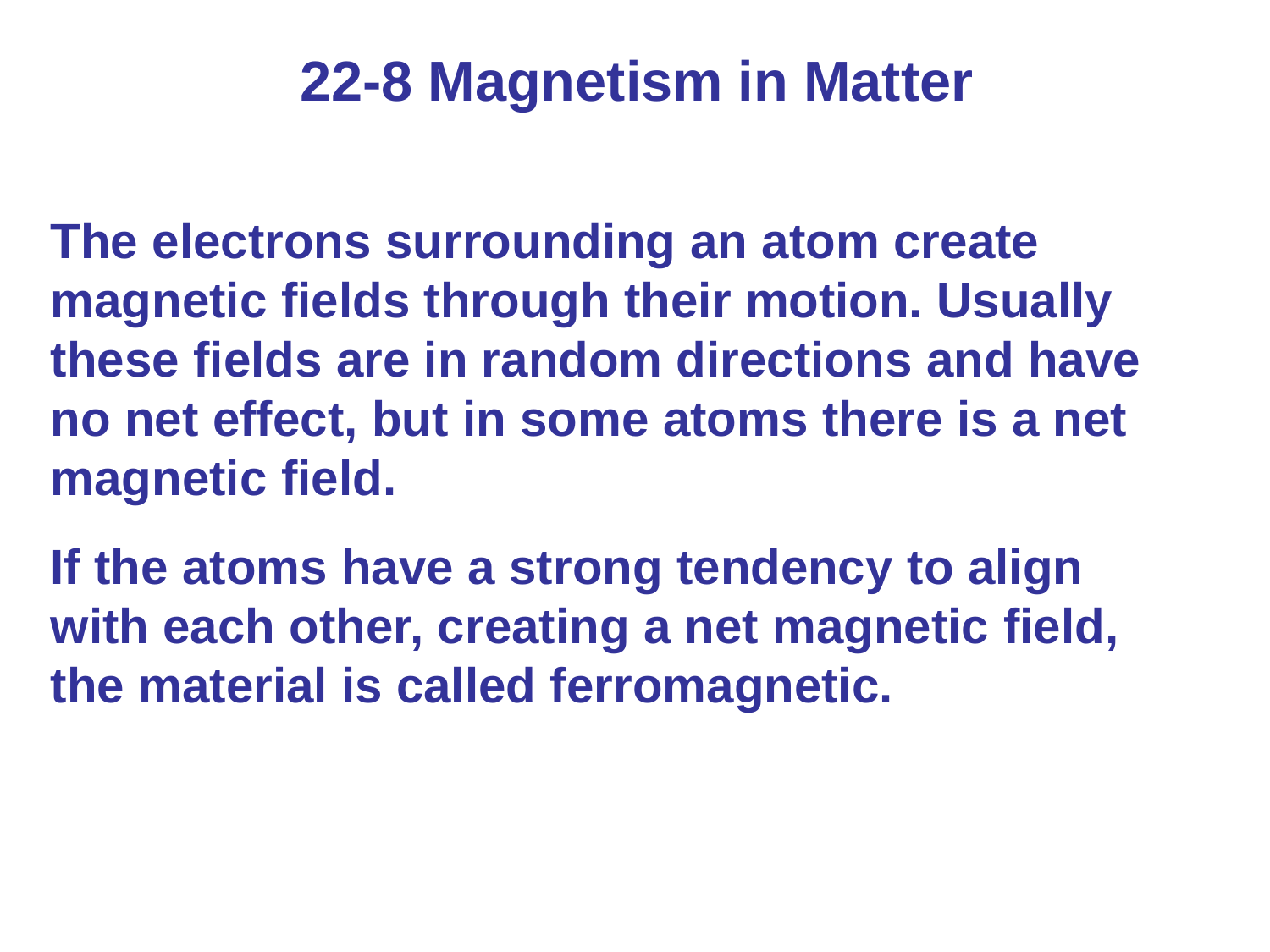**Ferromagnets are characterized by domains, which each have a strong magnetic field, but which are randomly oriented. In the presence of an external magnetic field, the domains align, creating a magnetic field within the material.**

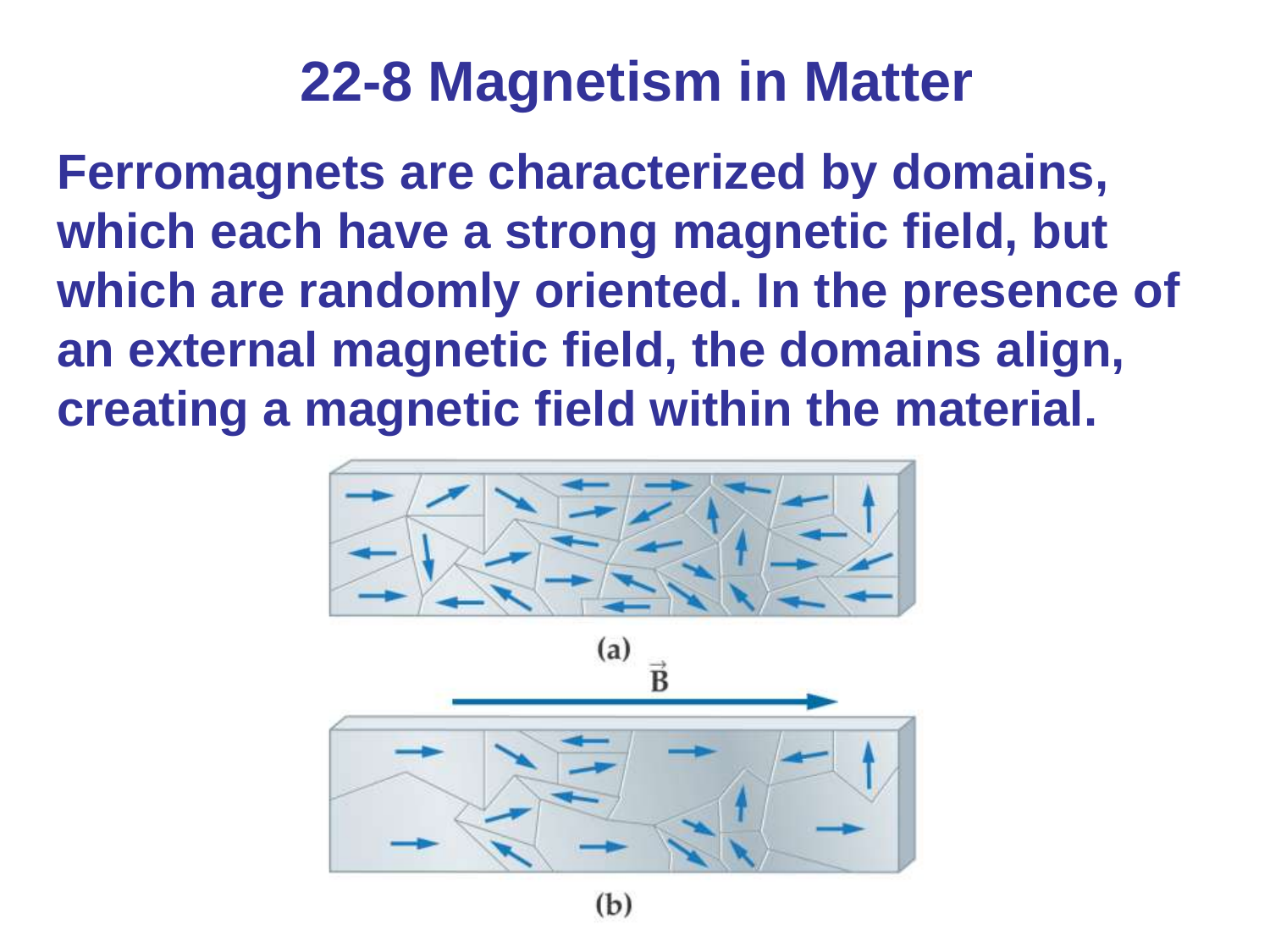**Permanent magnets are ferromagnetic; such materials can preserve a "memory" of magnetic fields that are present when the material cools or is formed.**

Normal magnetic polarity



Reversed magnetic polarity



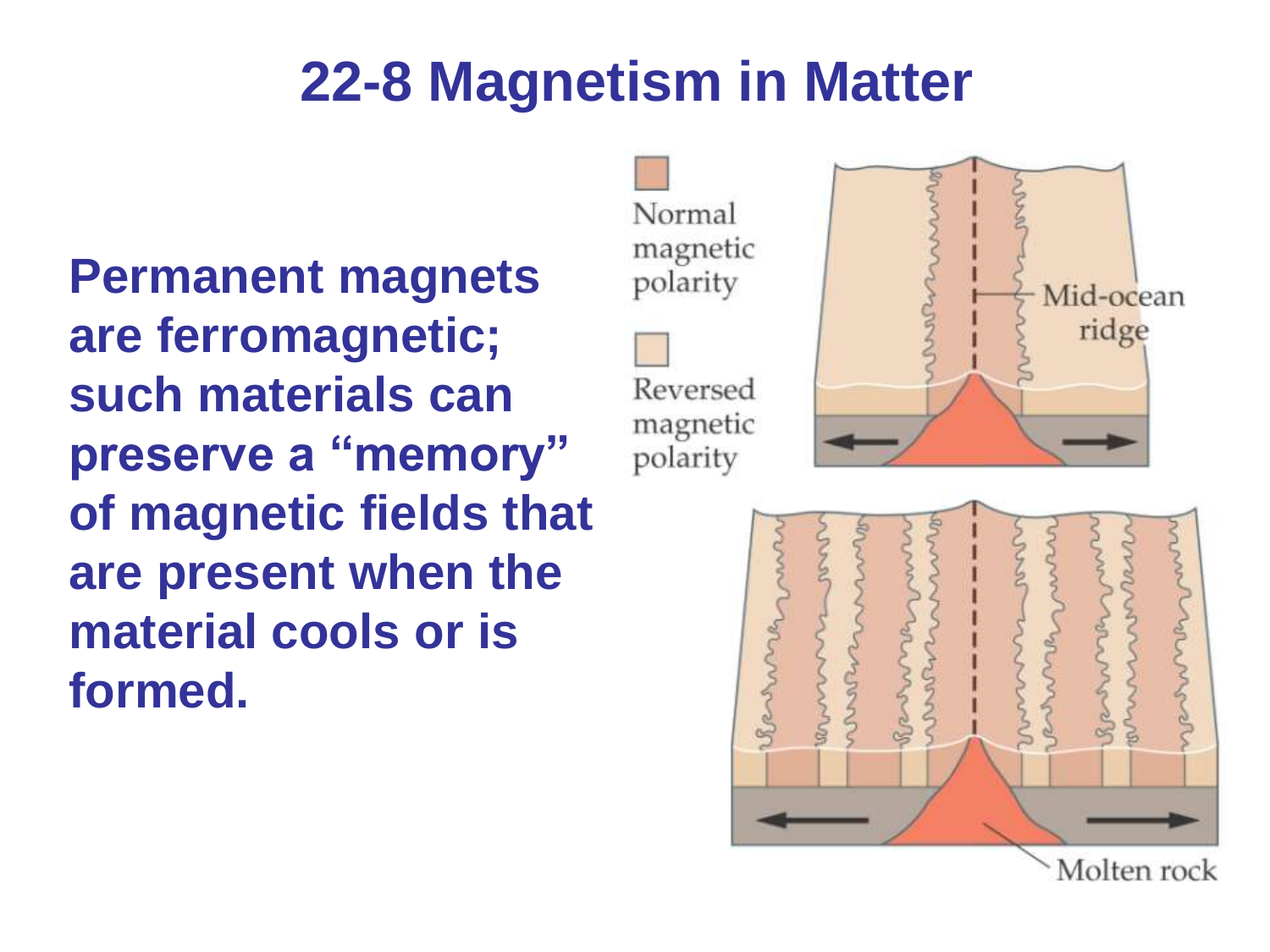**Many materials that are not ferromagnetic are paramagnetic – they will partially align in a strong magnetic field, but the alignment disappears when the external field is gone.**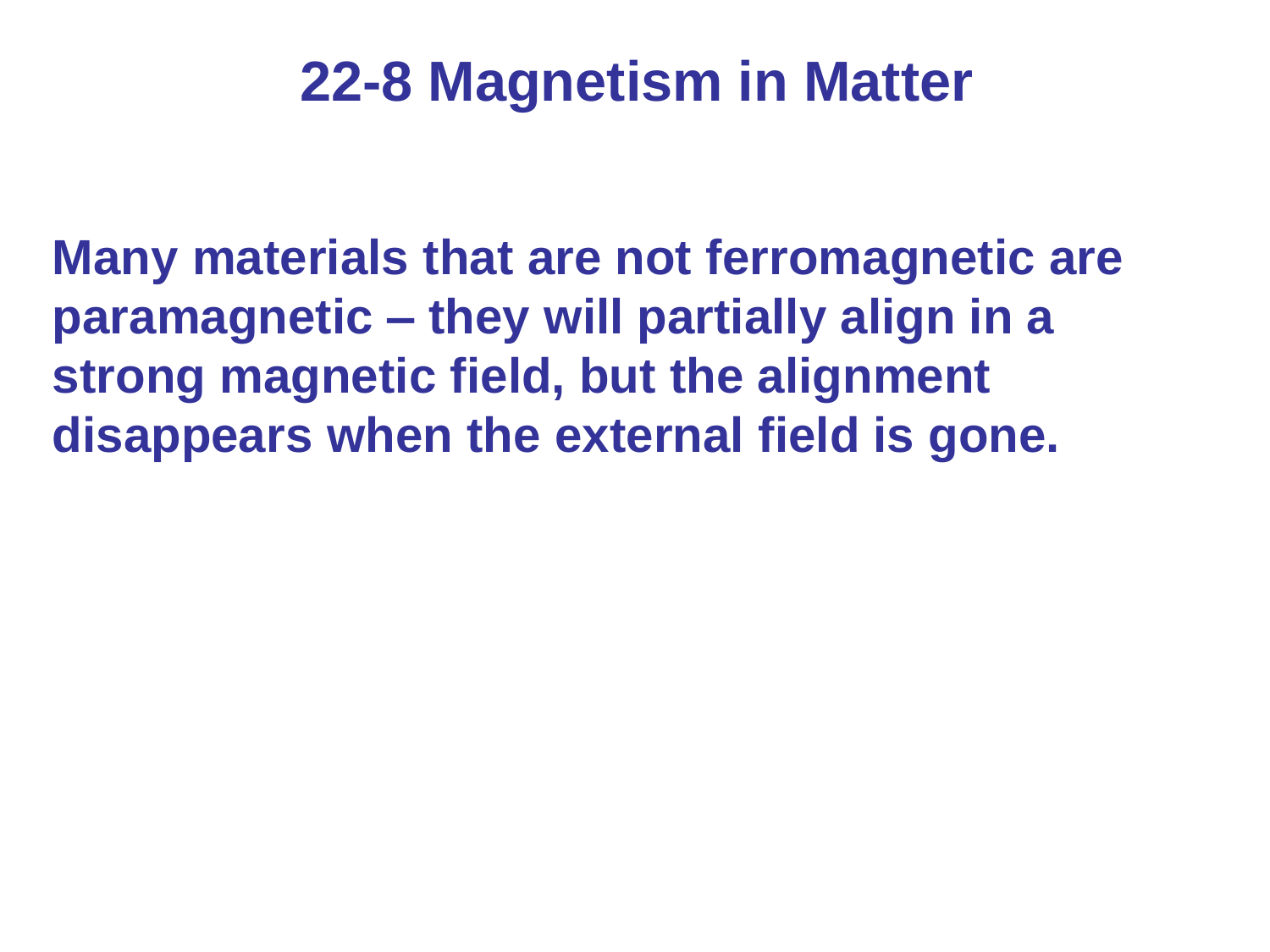**Finally, all materials exhibit diamagnetism – an applied magnetic field induces a small magnetic field in the opposite direction in the material.** 



Copyright @ 2007 Pearson Prentice Hall, Inc.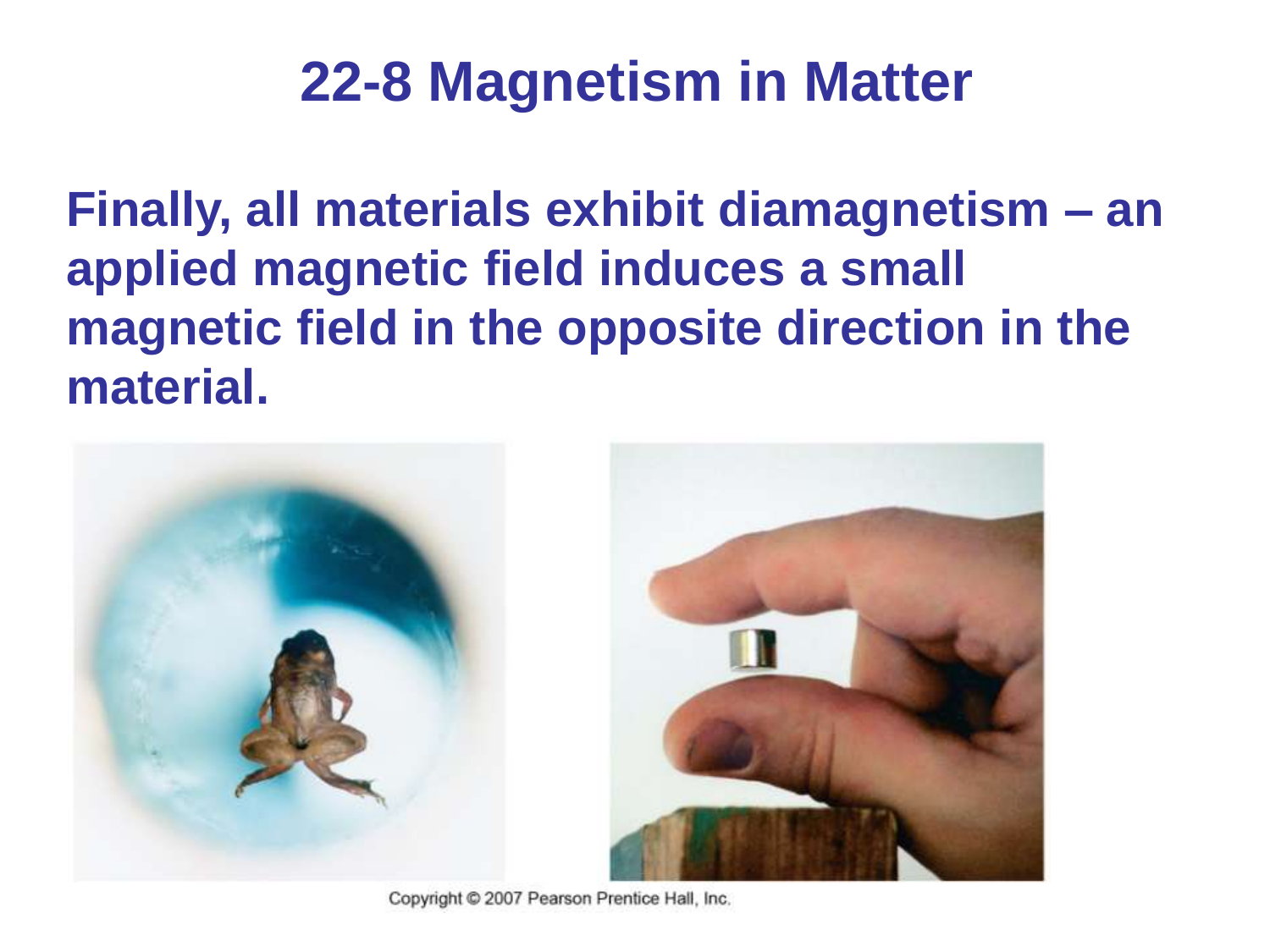- **All magnets have two poles, north and south.**
- **Magnetic fields can be visualized using magnetic field lines. These lines point away from north poles and toward south poles.**
- **The Earth produces its own magnetic field.**
- **A magnetic field exerts a force on an electric charge only if it is moving:**

 $F = |q|vB \sin \theta$ 

• **A right-hand rule gives the direction of the magnetic force on a positive charge.**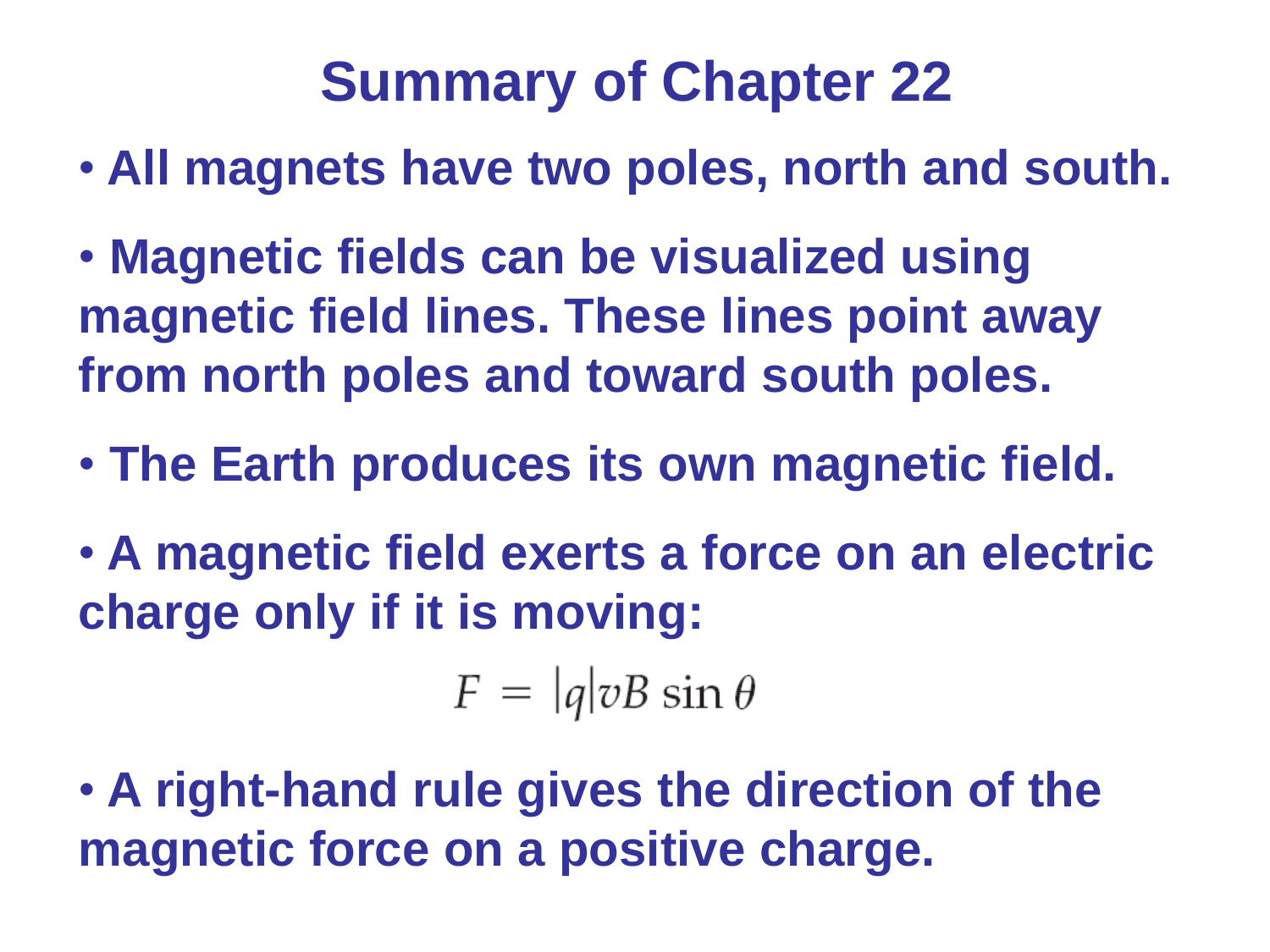- **If a charged particle is moving parallel to a magnetic field, it experiences no magnetic force.**
- **If a charged particle is moving perpendicular to a magnetic field, it moves in a circle:**

 $r = mv/|q|B$ 

• **If a charged particle is moving at an angle to a magnetic field, it moves in a helix.**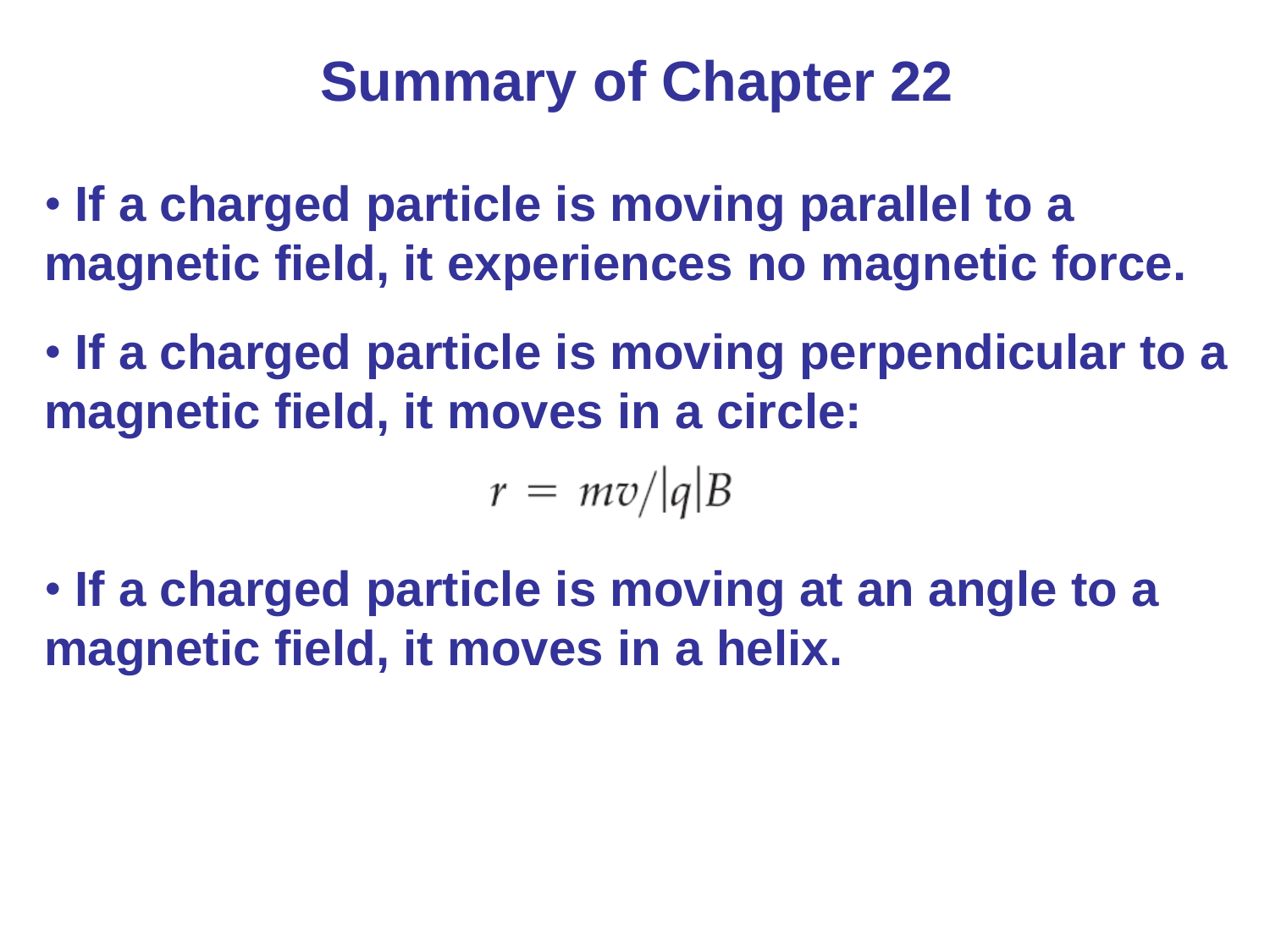• **A wire carrying an electric current also may experience a force in a magnetic field; the force on a length** *L* **of the wire is:**

 $F = ILB \sin \theta$ 

• **A current loop in a magnetic field may experience a torque:**

 $\tau = NIAB \sin \theta$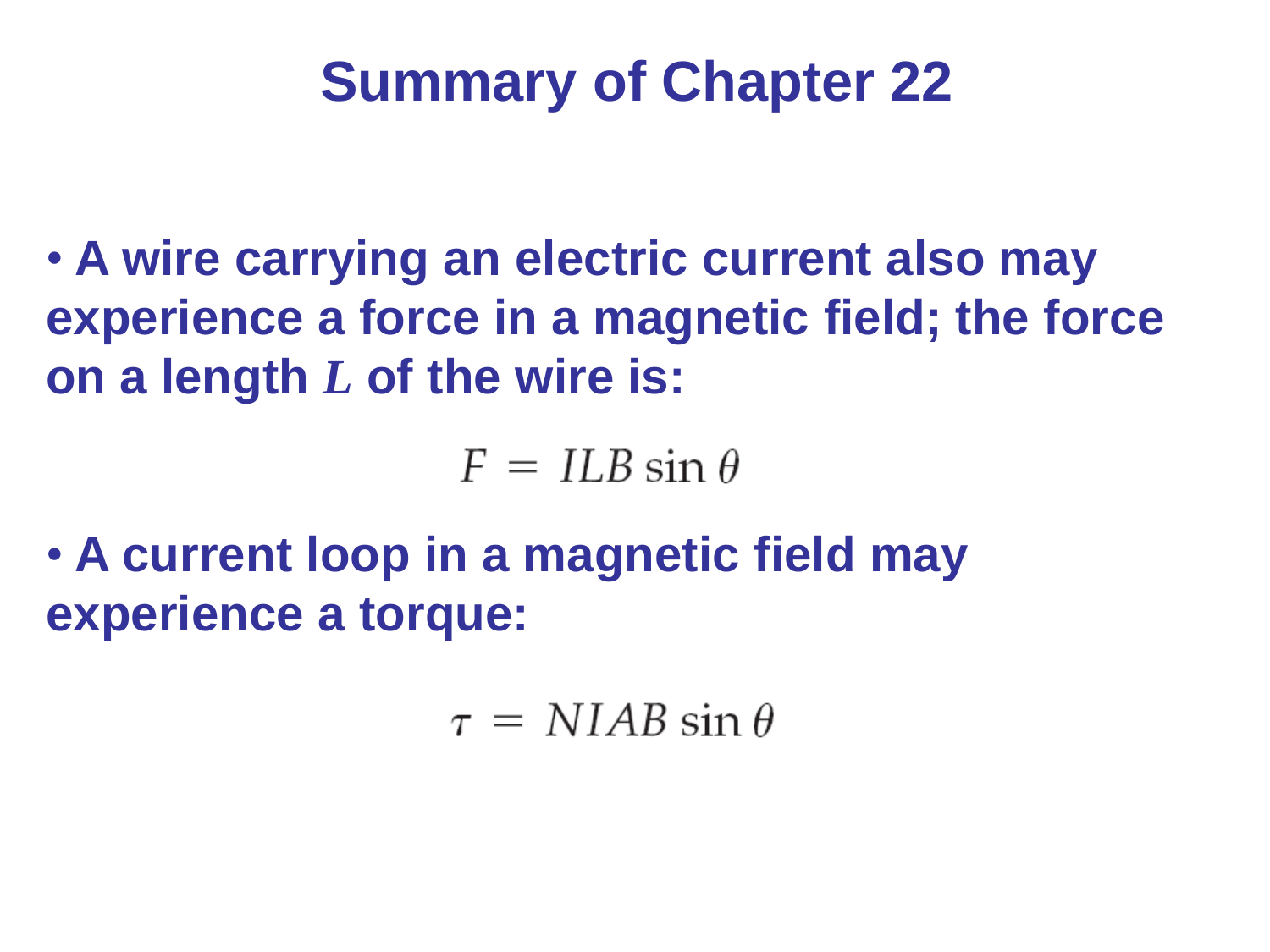- **Electric currents create magnetic fields; the direction can be determined using a right-hand rule.**
- **Ampère's law:**  $\sum B_{\parallel} \Delta L = \mu_0 I_{\text{enclosed}}$
- **Magnetic field of a long, straight wire:**

$$
B = \frac{\mu_0 I}{2\pi r}
$$

• **Force between current-carrying wires:**

$$
F = \frac{\mu_0 I_1 I_2}{2\pi d} L
$$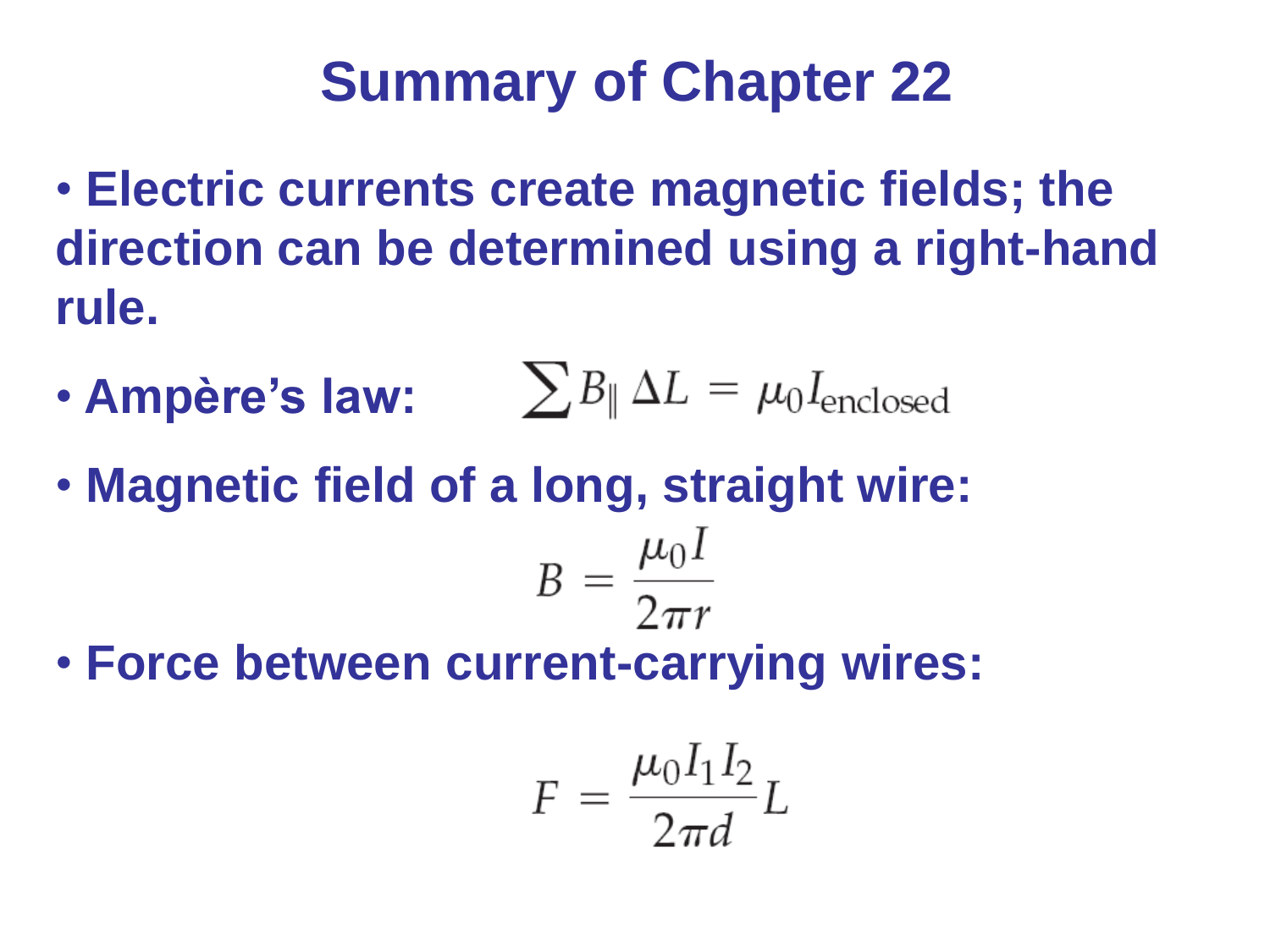- **The magnetic field of a current loop is similar to that of a bar magnet.**
- **The field in the center of the loop is:**

$$
B = \frac{N\mu_0 I}{2R}
$$

• **Magnetic field of a solenoid:**

$$
B = \mu_0 \bigg(\frac{N}{L}\bigg)I = \mu_0 nI
$$